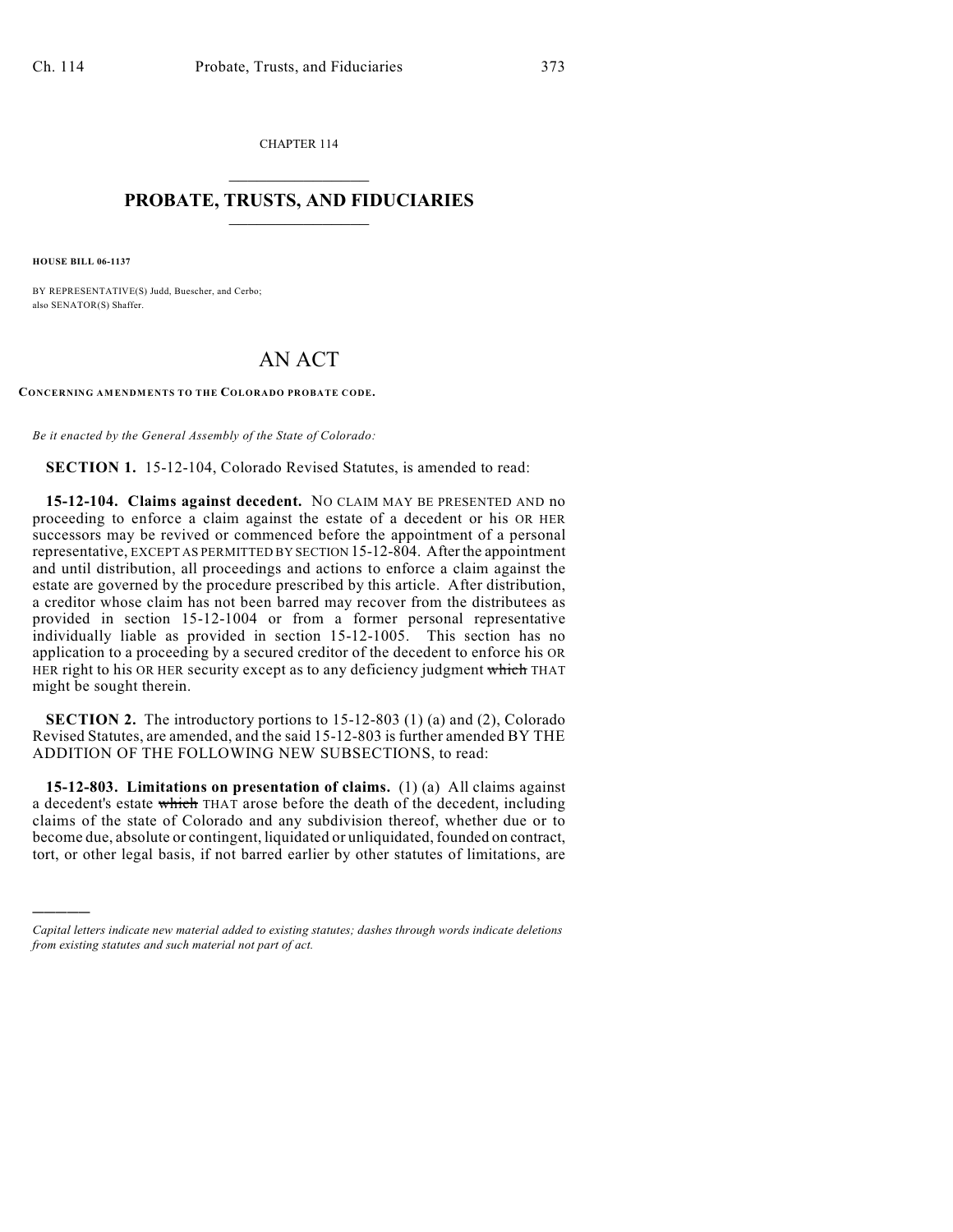barred against the estate, the personal representative, ANY TRANSFEREE OR OTHER PERSON INCURRING LIABILITY UNDER SECTION 15-15-103, and the heirs and devisees of the decedent, unless presented as follows:

(2) All claims against a decedent's estate which THAT arise at or after the death of the decedent, including claims of the state and any subdivision thereof, whether due or to become due, absolute or contingent, liquidated or unliquidated, founded on contract, tort, or other legal basis, are barred against the estate, the personal representative, ANY TRANSFEREE OR OTHER PERSON INCURRING LIABILITY UNDER SECTION 15-15-103, and the heirs and devisees of the decedent, unless presented as follows:

(4) THIS SECTION IS A NONCLAIM STATUTE THAT CANNOT BE WAIVED OR TOLLED, AND IT SHALL NOT BE CONSIDERED A STATUTE OF LIMITATIONS.

(5) UNLESS SECTION 15-10-106 IS DETERMINED TO APPLY, AND, SUBJECT TO THE PROVISIONS OF SUBSECTION (3) OF THIS SECTION, CLAIMS THAT ARE NOT PRESENTED IN ACCORDANCE WITH SUBSECTIONS (1) AND (2) OF THIS SECTION ARE BARRED EVEN IF ADDRESSING THE MERITS OF THE CLAIM WOULD NOT DELAY THE SETTLEMENT AND DISTRIBUTION OF THE ESTATE.

**SECTION 3.** 15-12-804, Colorado Revised Statutes, is amended to read:

**15-12-804. Manner of presentation of claims.** (1) A claimant against a decedent's estate may deliver or mail to the personal representative a written statement of the claim indicating its basis, the name and address of the claimant, and the amount claimed, or may file a written statement of the claim, in the form prescribed by rule, with the clerk of the court. The claim is deemed presented on the first to occur of receipt of the written statement of claim by the personal representative, or the filing of the claim with the court. If a claim is not yet due, the date when it will become due shall be stated. If the claim is contingent or unliquidated, the nature of the uncertainty shall be stated. If the claim is secured, the security shall be described. Failure to describe correctly the security, the nature of any uncertainty, and the due date of a claim not yet due does not invalidate the presentation made. BEFORE A CLAIM MAY BE PRESENTED, THE DECEDENT'S ESTATE MUST FIRST HAVE BEEN COMMENCED IN A COURT OF APPROPRIATE JURISDICTION BY THE FILING OF AN APPLICATION OR PETITION PURSUANT TO PART 3 OR 4 OF THIS ARTICLE. A CLAIMANT MAY THEREAFTER PRESENT A CLAIM ONLY BY:

(a) FILING A WRITTEN STATEMENT OF THE CLAIM WITH THE CLERK OF THE COURT, IN THE FORM APPROVED BY THE SUPREME COURT, WHETHER OR NOT A PERSONAL REPRESENTATIVE HAS BEEN APPOINTED;

(b) DELIVERING OR MAILING A WRITTEN STATEMENT OF THE CLAIM TO THE COURT-APPOINTED PERSONAL REPRESENTATIVE; OR

 $(2)$  (c) IN THE CASE OF a claimant having WHO HAS a claim described in section 15-12-803 (1), may present PRESENTING a claim by commencing a proceeding against the personal representative in the court where the personal representative was appointed to obtain payment of his or her THE claim. A claimant having a claim described in section 15-12-803 (2) may present a claim by commencing a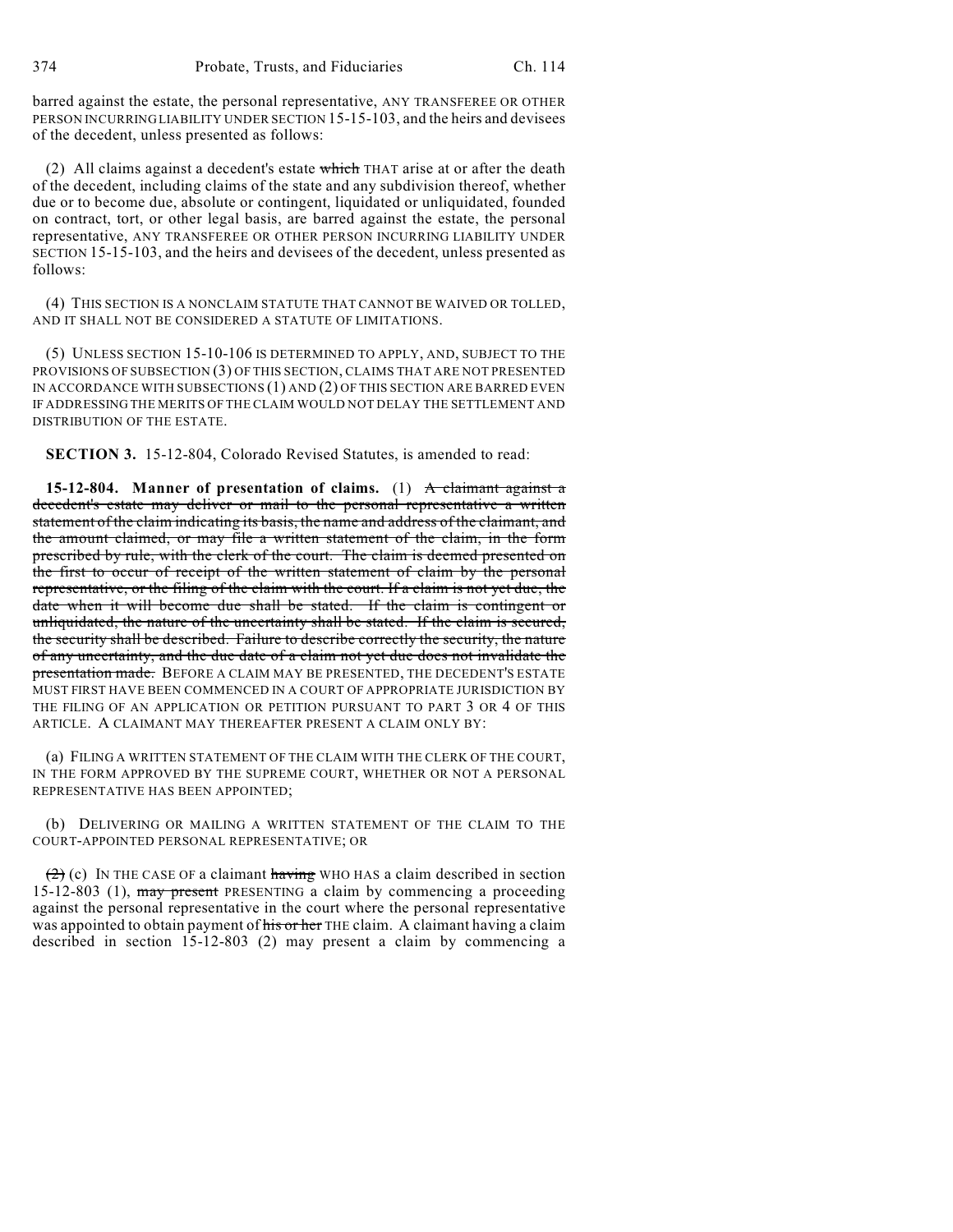proceeding against the personal representative in any court where the personal representative may be subjected to jurisdiction under the rules of civil procedure or statutes of this state to obtain payment of his or her claim against the estate. In order to constitute a timely presentation of a claim, the commencement of any proceeding under this subsection  $(2)$  PARAGRAPH (c) must occur within the time limited for presenting the claim. Time limits on proceedings to enforce timely presented claims are determined by section 15-12-806 (1) and not by this subsection  $(2)$ . The personal representative shall inform any interested person, upon request, as to the existence, amounts, and nature of all claims against the estate that are known to him or her, but he or she shall not be required to express any opinion as to the probable outcome thereof PARAGRAPH (c).

(2) UNLESS PRESENTATION IS MADE PURSUANT TO PARAGRAPH (a) OF SUBSECTION (1) OF THIS SECTION, A CLAIM AGAINST A DECEDENT'S ESTATE IS NOT VALIDLY PRESENTED BY DELIVERING OR MAILING A CLAIM TO ANY PERSON UNLESS THAT PERSON HAS BEEN APPOINTED BY THE COURT OR REGISTRAR OF THE COURT AS THE PERSONAL REPRESENTATIVE OF THE DECEDENT'S ESTATE PRIOR TO THE TIME THE PRESENTATION IS ATTEMPTED.

(3) If a claim is presented under subsection  $(1)$  of this section, no proceeding thereon may be commenced more than sixty days after the personal representative has mailed a notice of disallowance; but, in the case of a claim that is not presently due or that is contingent or unliquidated, the personal representative may consent to an extension of the sixty-day period, or, to avoid injustice, the court, on petition, may order an extension of the sixty-day period, but in no event shall the extension run beyond the applicable statute of limitations. A PERSONAL REPRESENTATIVE'S KNOWLEDGE THAT A CREDITOR COULD BRING A CLAIM AGAINST AN ESTATE SHALL NOT BE TREATED AS A VALID SUBSTITUTE FOR THE PROPER PRESENTATION OF A WRITTEN CLAIM AUTHORIZED BY SUBSECTION (1) OF THIS SECTION.

(4) EACH WRITTEN STATEMENT OF A CLAIM SHALL INCLUDE:

(a) A REQUEST OR DEMAND FOR PAYMENT FROM THE DECEDENT OR THE ESTATE; AND

(b) SUFFICIENT INFORMATION TO ALLOW THE PERSONAL REPRESENTATIVE TO INVESTIGATE AND RESPOND TO THE CLAIM, INCLUDING THE BASIS OF THE CLAIM, THE NAME AND ADDRESS OF THE CLAIMANT, AND THE AMOUNT CLAIMED.

(5) EXCEPT IN THE SITUATION WHERE A SPECIAL ADMINISTRATOR HAS BEEN FORMALLY APPOINTED WITH SPECIFIC POWERS TO DEAL WITH THE SPECIFIC CLAIM BEING PRESENTED OR HAS BEEN FORMALLY APPOINTED TO DEAL WITH CLAIMS GENERALLY UNDER THIS PART 8, A SPECIAL ADMINISTRATOR APPOINTED IN INFORMAL PROCEEDINGS, OR A SPECIAL ADMINISTRATOR WHO LACKS THE POWERS AND AUTHORITY OF A GENERAL PERSONAL REPRESENTATIVE, IS NOT A PERSONAL REPRESENTATIVE TO WHOM PRESENTATION OF A CLAIM MAY PROPERLY BE MADE.

(6) A CLAIM SHALL BE DEEMED PRESENTED ON THE DATE THAT THE COURT-APPOINTED PERSONAL REPRESENTATIVE RECEIVES THE WRITTEN STATEMENT OF CLAIM OR THE DATE THE CLAIM IS FILED WITH THE COURT, WHICHEVER IS EARLIER. IF A CLAIM IS NOT YET DUE, THE CLAIM SHALL STATE THE DATE WHEN IT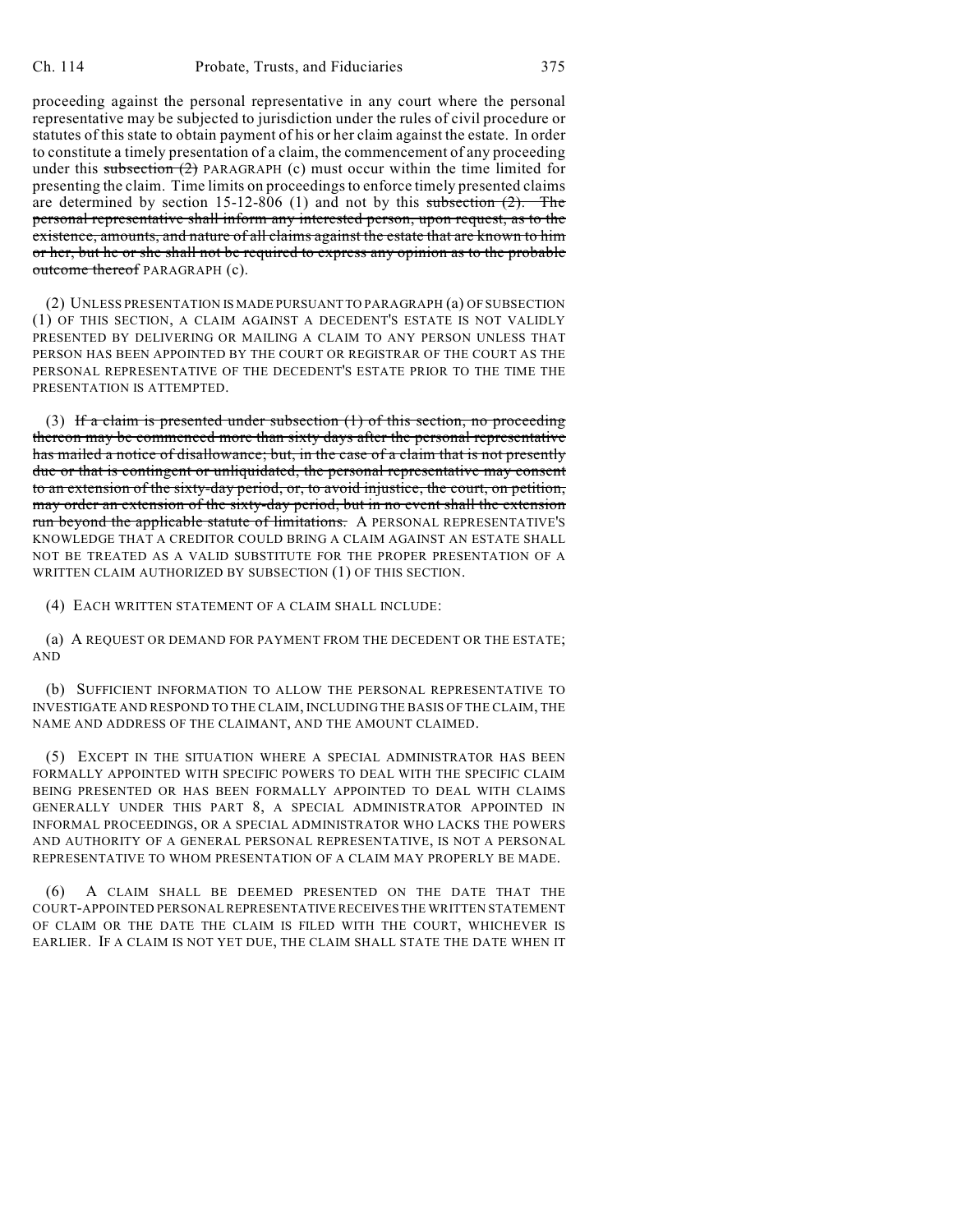WILL BECOME DUE. IF THE CLAIM IS CONTINGENT OR UNLIQUIDATED, THE CLAIM SHALL STATE THE NATURE OF THE UNCERTAINTY. IF THE CLAIM IS SECURED, THE CLAIM SHALL DESCRIBE THE SECURITY. FAILURE TO DESCRIBE CORRECTLY THE SECURITY, THE NATURE OF ANY UNCERTAINTY, OR THE DUE DATE OF A CLAIM NOT YET DUE DOES NOT INVALIDATE THE PRESENTATION MADE.

(7) THE PERSONAL REPRESENTATIVE SHALL INFORM ANY INTERESTED PERSON, UPON REQUEST, AS TO THE EXISTENCE, AMOUNTS, AND NATURE OF ALL CLAIMS AGAINST THE ESTATE THAT ARE KNOWN TO HIM OR HER, BUT THE PERSONAL REPRESENTATIVE SHALL NOT BE REQUIRED TO EXPRESS ANY OPINION AS TO THE PROBABLE OUTCOME OF ANY CLAIM.

(8) IF A CLAIM IS PRESENTED UNDER SUBSECTION (1) OF THIS SECTION, A PROCEEDING THEREON MAY NOT BE COMMENCED MORE THAN SIXTY DAYS AFTER THE PERSONAL REPRESENTATIVE HAS MAILED A NOTICE OF DISALLOWANCE; EXCEPT THAT, IN THE CASE OF A CLAIM THAT IS NOT PRESENTLY DUE OR THAT IS CONTINGENT OR UNLIQUIDATED, THE PERSONAL REPRESENTATIVE MAY CONSENT TO AN EXTENSION OF THE SIXTY-DAY PERIOD, OR, TO AVOID INJUSTICE, THE COURT, ON PETITION, MAY ORDER AN EXTENSION OF THE SIXTY-DAY PERIOD, BUT IN NO EVENT SHALL THE EXTENSION RUN BEYOND THE APPLICABLE STATUTE OF LIMITATIONS.

**SECTION 4.** 15-12-806 (1), Colorado Revised Statutes, is amended to read:

**15-12-806. Allowance of claims.** (1) As to claims presented in the manner described in section 15-12-804 within the time limit prescribed in section 15-12-803, The personal representative may mail a notice to any claimant stating that the claim has been disallowed. If the personal representative fails to mail notice to a claimant of action on his OR HER claim within sixty days after the time for original presentation of the claim has expired, the claim shall be deemed to be allowed. After any claim has been DEEMED TO BE allowed or disallowed, the personal representative may change the STATUS OF THE allowance or disallowance OF THE CLAIM by notice to the claimant; however, EXCEPT THAT the personal representative may not change a disallowance of a claim after the time for the claimant to file a petition for allowance or to commence a proceeding on the claim has run and the claim has been barred. Every claim which THAT is disallowed in whole or in part by the personal representative is barred so far as not allowed unless the claimant files a petition for allowance in the court or commences a proceeding against the personal representative not later than sixty days after the mailing of the notice of disallowance or partial allowance if the notice warns the claimant of the impending bar.

**SECTION 5.** 15-14-429 (1) and (2), Colorado Revised Statutes, are amended, and the said 15-14-429 is further amended BY THE ADDITION OF A NEW SUBSECTION, to read:

**15-14-429. Presentation and allowance of claims.** (1) A conservator may pay, or secure by encumbering assets of the estate, claims against the estate or against the protected person arising before or during the conservatorship upon their presentation and allowance in accordance with the priorities stated in subsection (4) of this section. A claimant may present a claim by: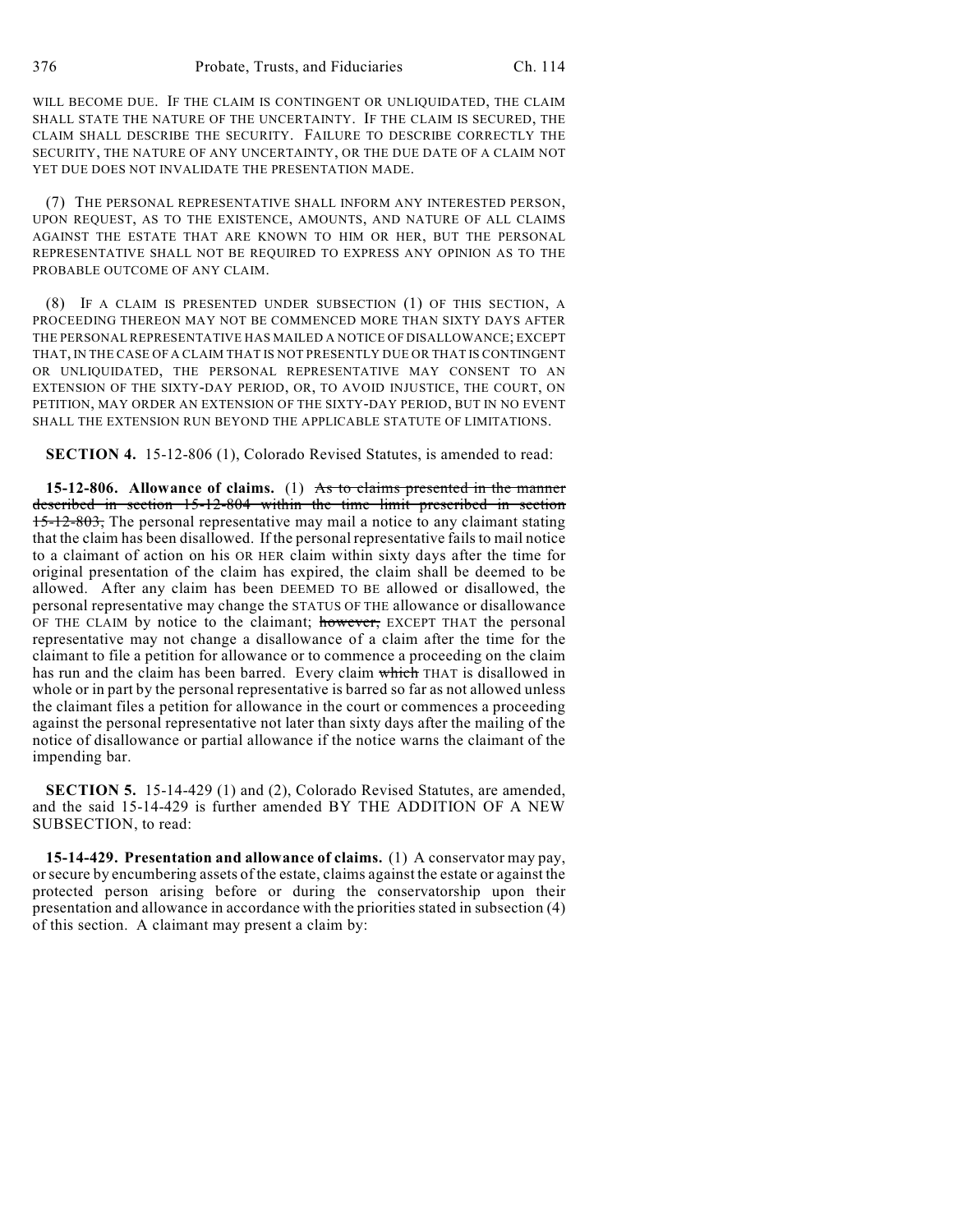(a) Sending or Delivering OR MAILING to the COURT-APPOINTED conservator a written statement of the claim, indicating its basis, the name and address of the claimant, and the amount claimed; or

(b) Filing a written statement of the claim  $\frac{1}{2}$  form prescribed by rule, with the clerk of the court, IN THE FORM APPROVED BY THE SUPREME COURT, and sending or delivering OR MAILING a copy of the statement to the conservator.

(2) A claim is deemed presented on receipt of the written statement of claim by the conservator or the filing of the claim with the court, whichever first occurs. A presented claim is DEEMED allowed if it is not disallowed by written statement sent or delivered by the conservator to the claimant within sixty days after its presentation. The conservator before payment may change an allowance OR DEEMED ALLOWANCE to a disallowance in whole or in part, but not after allowance under a court order or judgment or an order directing payment of the claim. The presentation of a claim tolls the running of any statute of limitations relating to the claim until thirty days after its disallowance. If a claim is not yet due, THE CLAIM SHALL STATE the date when it will become due. shall be stated. If a claim is contingent or unliquidated, THE CLAIM SHALL STATE the nature of the uncertainty or the anticipated due date of the claim. shall be stated.

(9) EACH WRITTEN STATEMENT OF A CLAIM SHALL INCLUDE:

(a) A REQUEST OR DEMAND FOR PAYMENT FROM THE PROTECTED PERSON OR THE CONSERVATORSHIP ESTATE; AND

(b) SUFFICIENT INFORMATION TO ALLOW THE CONSERVATOR TO INVESTIGATE AND RESPOND TO THE CLAIM, INCLUDING ITS BASIS, THE NAME AND ADDRESS OF THE CLAIMANT, AND THE AMOUNT CLAIMED.

**SECTION 6.** 15-12-619 (1), Colorado Revised Statutes, is amended to read:

**15-12-619. Public administrator - appointment - oath - bond - deputy.** (1) The district or probate court in each judicial district may appoint a resident of such judicial district A PERSON who shall be known as the public administrator. The appointee shall be a qualified elector over twenty-one years of age and shall have been BE a resident of OR MAINTAIN A PRINCIPAL PLACE OF BUSINESS IN the judicial district in which the appointee is to act as public administrator. for at least five years prior to the appointment. Unless authorized by the appointing court, the appointee shall remain a resident of OR MAINTAIN A PRINCIPAL PLACE OF BUSINESS IN the judicial district in which the appointee has been appointed during the period in which the appointee holds the office of public administrator. The person appointed as the public administrator shall serve at the pleasure of the appointing court until discharged by the court or until such person's resignation is accepted by the appointing court. Any person appointed as a public administrator shall not be considered an employee of either the state of Colorado or of the judicial district or the city or THE county in which such person has been appointed public administrator because of his OR HER appointment as public administrator.

**SECTION 7.** 15-11-1102, Colorado Revised Statutes, is amended BY THE ADDITION OF THE FOLLOWING NEW SUBSECTIONS to read: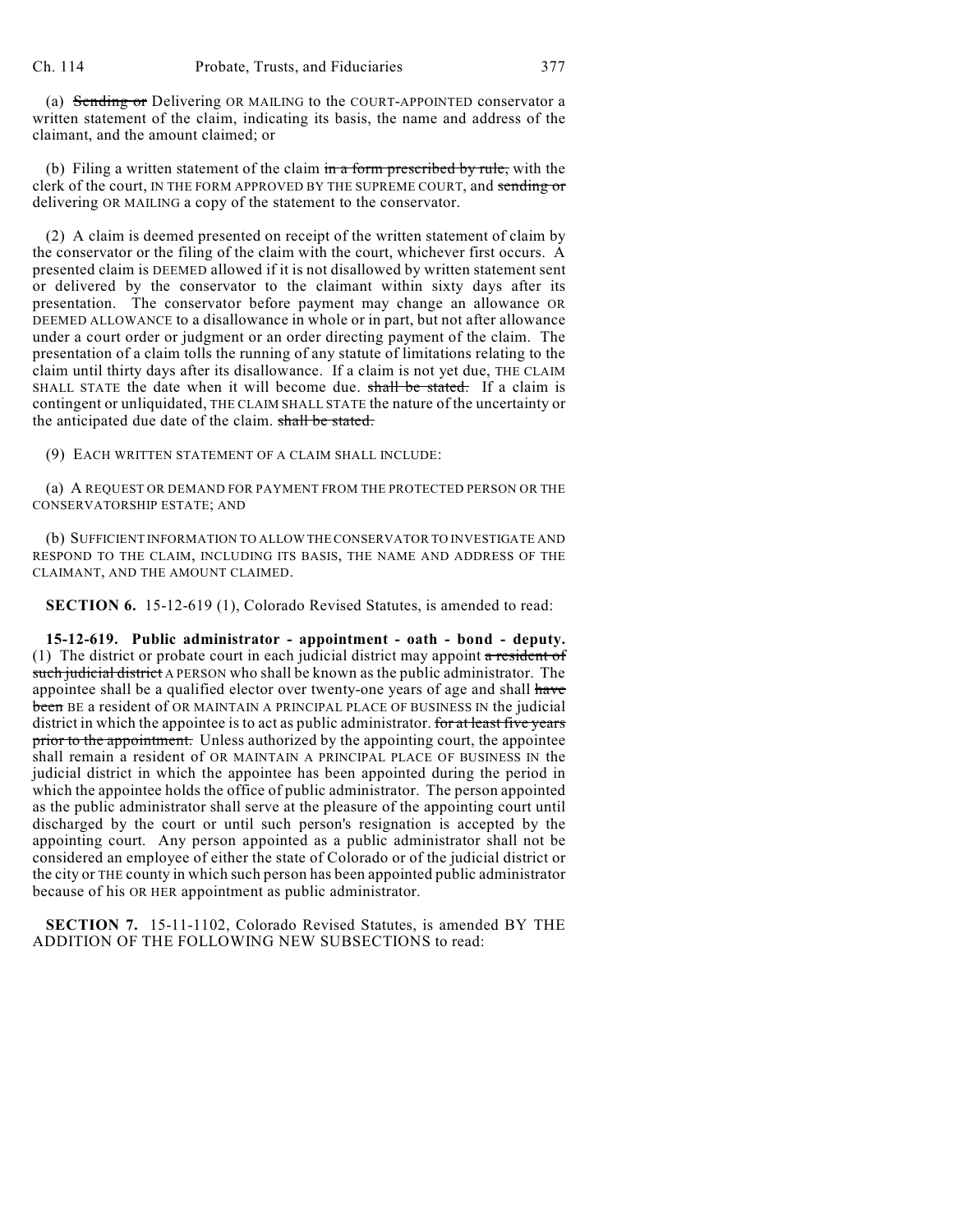**15-11-1102. Statutory rule against perpetuities - applicability - repeal.** (6) PURSUANT TO SECTION 15-11-1106.5, SUBSECTIONS (1) TO (5) OF THIS SECTION SHALL APPLY TO AN INTEREST IN A TRUST OR A POWER OF APPOINTMENT OVER ALL OR ANY PART OF A TRUST, WHICH INTEREST OR POWER WAS CREATED BEFORE JULY 1, 2006, ONLY IN THE EVENT THAT A PERSON WHO OWNS OR HOLDS SUCH INTEREST OR POWER DELIVERS A WRITTEN NOTICE OF SUCH PERSON'S ELECTION AGAINST THE RETROACTIVE APPLICATION OF SECTION 15-11-1102.5.

(7) THIS SECTION IS REPEALED, EFFECTIVE JULY 1, 2008.

**SECTION 8.** Part 11 of article 11 title 15, Colorado Revised Statutes, is amended BY THE ADDITION OF A NEW SECTION to read:

**15-11-1102.5. Statutory rule against perpetuities.** (1) **Year 2001 rule.** (a) PARAGRAPH (b) OF THIS SUBSECTION (1) SHALL APPLY TO INTERESTS IN TRUST AND POWERS OF APPOINTMENT WITH RESPECT TO ALL OR ANY PART OF A TRUST, WHICH INTEREST OR POWER IS CREATED AFTER MAY 31, 2001.

(b) (I) A NONVESTED PROPERTY INTEREST IS INVALID UNLESS IT EITHER VESTS OR TERMINATES WITHIN ONE THOUSAND YEARS AFTER ITS CREATION.

(II) A GENERAL POWER OF APPOINTMENT NOT PRESENTLY EXERCISABLE BECAUSE OF A CONDITION PRECEDENT IS INVALID UNLESS THE CONDITION PRECEDENT EITHER IS SATISFIED OR BECOMES IMPOSSIBLE TO SATISFY WITHIN ONE THOUSAND YEARS AFTER ITS CREATION.

(III) A NONGENERAL POWER OF APPOINTMENT OR A GENERAL TESTAMENTARY POWER OF APPOINTMENT IS INVALID UNLESS THE POWER IS IRREVOCABLY EXERCISED OR OTHERWISE TERMINATES WITHIN ONE THOUSAND YEARS AFTER ITS CREATION.

(2) **Year 1991 rule.** (a) PARAGRAPH (b) OF THIS SUBSECTION (2) SHALL APPLY TO INTERESTS AND POWERS CREATED ON OR AFTER MAY 31, 1991, OTHER THAN INTERESTS AND POWERS SUBJECT TO PARAGRAPH (b) OF SUBSECTION (1) OF THIS SECTION.

(b) (I) A NONVESTED PROPERTY INTEREST IS INVALID UNLESS:

(A) WHEN THE INTEREST IS CREATED, IT IS CERTAIN TO VEST OR TERMINATE NO LATER THAN TWENTY-ONE YEARS AFTER THE DEATH OF AN INDIVIDUAL WHO IS THEN ALIVE; OR

(B) THE INTEREST EITHER VESTS OR TERMINATES WITHIN NINETY YEARS AFTER ITS CREATION.

(II) A GENERAL POWER OF APPOINTMENT NOT PRESENTLY EXERCISABLE BECAUSE OF A CONDITION PRECEDENT IS INVALID UNLESS:

(A) WHEN THE POWER IS CREATED, THE CONDITION PRECEDENT IS CERTAIN TO BE SATISFIED OR BECOME IMPOSSIBLE TO SATISFY NO LATER THAN TWENTY-ONE YEARS AFTER THE DEATH OF AN INDIVIDUAL WHO IS THEN ALIVE; OR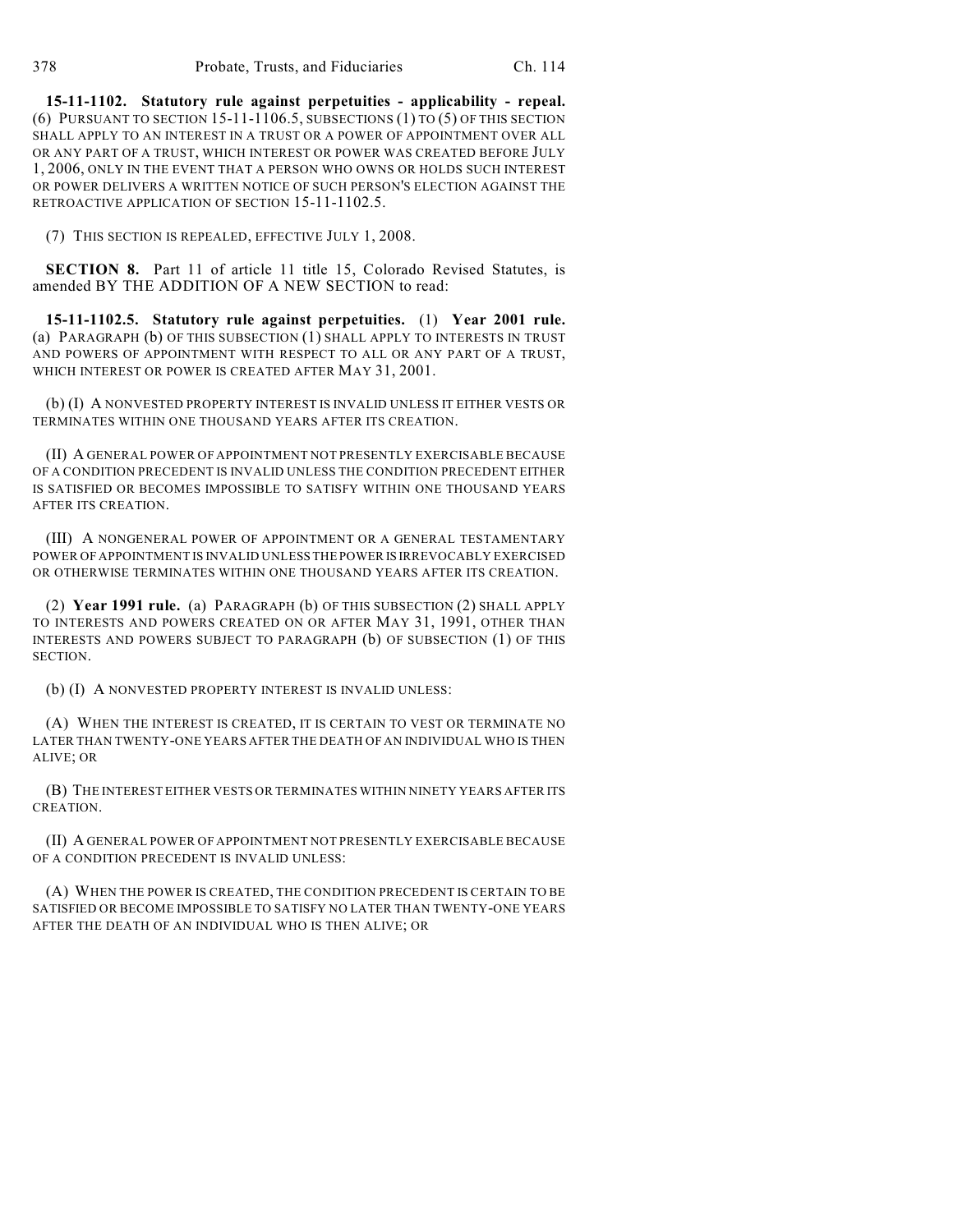(B) THE CONDITION PRECEDENT EITHER IS SATISFIED OR BECOMES IMPOSSIBLE TO SATISFY WITHIN NINETY YEARS AFTER ITS CREATION.

(III) A NONGENERAL POWER OF APPOINTMENT OR A GENERAL TESTAMENTARY POWER OF APPOINTMENT IS INVALID UNLESS:

(A) WHEN THE POWER IS CREATED, IT IS CERTAIN TO BE IRREVOCABLY EXERCISED OR TO OTHERWISE TERMINATE NO LATER THAN TWENTY-ONE YEARS AFTER THE DEATH OF AN INDIVIDUAL WHO IS THEN ALIVE; OR

(B) THE POWER IS IRREVOCABLY EXERCISED OR OTHERWISE TERMINATES WITHIN NINETY YEARS AFTER ITS CREATION.

(IV) IN DETERMINING WHETHER A NONVESTED PROPERTY INTEREST OR A POWER OF APPOINTMENT IS VALID UNDER SUBPARAGRAPHS (I) TO (III) OF PARAGRAPH (b) OF THIS SUBSECTION (2), THE POSSIBILITY THAT A CHILD WILL BE BORN TO AN INDIVIDUAL AFTER THE INDIVIDUAL'S DEATH IS DISREGARDED.

(V) IF, IN MEASURING A PERIOD FROM THE CREATION OF A TRUST OR OTHER PROPERTY ARRANGEMENT FOR PURPOSES OF INTERESTS, POWERS, AND TRUSTS SUBJECT TO THIS PARAGRAPH (b), LANGUAGE IN A GOVERNING INSTRUMENT SEEKS TO DISALLOW THE VESTING OR TERMINATION OF ANY INTEREST OR TRUST BEYOND, SEEKS TO POSTPONE THE VESTING OR TERMINATION OF ANY INTEREST OR TRUST UNTIL, OR SEEKS TO OPERATE IN EFFECT IN ANY SIMILAR FASHION UPON THE LATER OF THE EXPIRATION OF A PERIOD OF TIME NOT EXCEEDING TWENTY-ONE YEARS AFTER THE DEATH OF THE SURVIVOR OF SPECIFIED LIVES IN BEING AT THE CREATION OF THE TRUST OR OTHER PROPERTY ARRANGEMENT OR THE EXPIRATION OF A PERIOD OF TIME THAT EXCEEDS OR MIGHT EXCEED TWENTY-ONE YEARS AFTER THE DEATH OF THE SURVIVOR OR LIVES IN BEING AT THE CREATION OF THE TRUST OR OTHER PROPERTY ARRANGEMENT, THAT LANGUAGE IS INOPERATIVE TO THE EXTENT IT PRODUCES A PERIOD OF TIME THAT EXCEEDS TWENTY-ONE YEARS AFTER THE DEATH OF THE SURVIVOR OF THE SPECIFIED LIVES.

(3) **Nonvested interest or power created by the exercise of a power.** (a) FOR THE PURPOSES OF PARAGRAPH (a) OF SUBSECTION (1) OF THIS SECTION, PARAGRAPH (a) OF SUBSECTION (2) OF THIS SECTION, AND SUBPARAGRAPH (II) OF PARAGRAPH (c) OF THIS SUBSECTION (3), A NONVESTED PROPERTY INTEREST OR A POWER OF APPOINTMENT CREATED BY THE EXERCISE OF A POWER OF APPOINTMENT IS CREATED WHEN THE POWER IS IRREVOCABLY EXERCISED OR WHEN A REVOCABLE EXERCISE BECOMES IRREVOCABLE.

(b) FOR THE PURPOSES OF PARAGRAPH (b) OF SUBSECTION (1) OF THIS SECTION AND PARAGRAPH (b) OF SUBSECTION (2) OF THIS SECTION, A POWER OF APPOINTMENT CREATED BY THE EXERCISE OF A NONGENERAL POWER OF APPOINTMENT SHALL BE CONSIDERED AS CREATED WHEN THE FIRST POWER OF APPOINTMENT IS CREATED. THIS PARAGRAPH (b) SHALL BE APPLIED AND CONSTRUED IN A MANNER THAT IS CONSISTENT WITH THE TREATMENT OF THE EXERCISE OF A NONGENERAL POWER OF APPOINTMENT AS NONTAXABLE FOR PURPOSES OF THE ESTATE AND GIFT TAX UNDER THE FEDERAL INTERNAL REVENUE LAWS.

(c) (I) PARAGRAPH (b) OF SUBSECTION (1) OF THIS SECTION SHALL NOT APPLY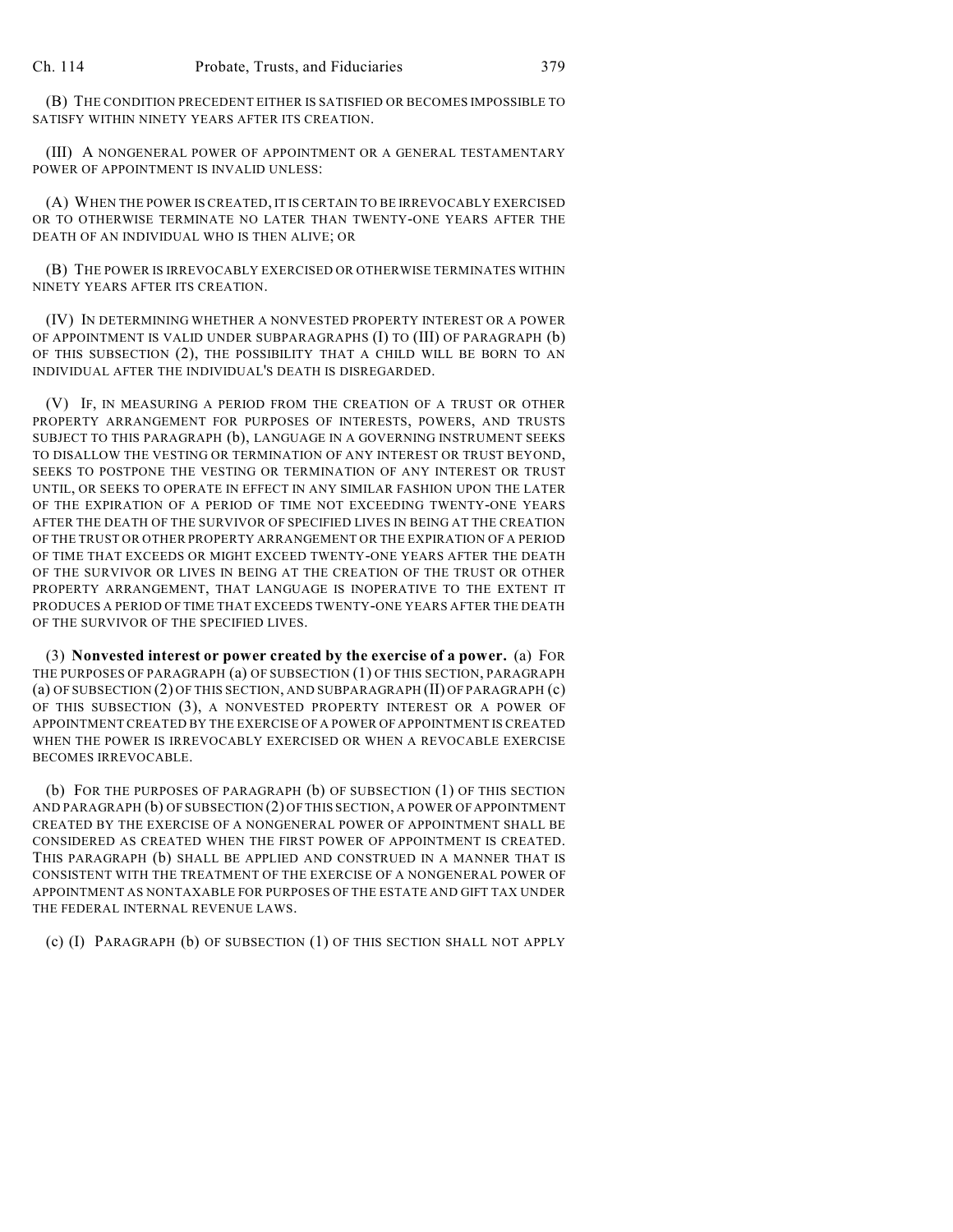WITH RESPECT TO NONVESTED PROPERTY INTERESTS AND POWERS OF APPOINTMENT CREATED BY THE EXERCISE OF A NONGENERAL POWER OF APPOINTMENT OVER ALL OR ANY PART OF A TRUST THAT WAS IRREVOCABLE ON SEPTEMBER 25, 1985.

(II) NONVESTED PROPERTY INTERESTS AND POWERS OF APPOINTMENT, WHICH INTERESTS OR POWERS ARE SO CREATED ON OR AFTER MAY 31, 1991, SHALL BE SUBJECT TO PARAGRAPH (b) OF SUBSECTION (2) OF THIS SECTION.

(III) THIS PARAGRAPH (c) SHALL BE APPLIED AND CONSTRUED IN A MANNER THAT IS CONSISTENT WITH THE TREATMENT OF SUCH A TRUST AS EXEMPT FROM THE GENERATION-SKIPPING TRANSFER TAX UNDER THE FEDERAL INTERNAL REVENUE LAWS.

**SECTION 9.** 15-11-1104, Colorado Revised Statutes, is amended BY THE ADDITION OF THE FOLLOWING NEW SUBSECTIONS to read:

**15-11-1104. Reformation - repeal.** (2) PURSUANT TO SECTION 15-11-1106.5, SUBSECTION (1) OF THIS SECTION SHALL APPLY ONLY TO AN INTEREST IN A TRUST OR A POWER OF APPOINTMENT OVER ALL OR ANY PART OF A TRUST CREATED BEFORE JULY 1, 2006, ONLY IN THE EVENT THAT A PERSON WHO OWNS OR HOLDS SUCH INTEREST OR POWER DELIVERS A WRITTEN NOTICE OF SUCH PERSON'S ELECTION AGAINST THE RETROACTIVE APPLICATION OF SECTION 15-11-1104.5.

(3) THIS SECTION IS REPEALED, EFFECTIVE JULY 1, 2008.

**SECTION 10.** Part 11 of article 11 of title 15, Colorado Revised Statutes, is amended BY THE ADDITION OF A NEW SECTION to read:

**15-11-1104.5. Reformation.** (1) **Year 2001 rule.** UPON THE PETITION OF AN INTERESTED PERSON, A COURT SHALL REFORM A DISPOSITION IN THE MANNER THAT MOST CLOSELY APPROXIMATES THE TRANSFEROR'S MANIFESTED PLAN OF DISTRIBUTION AND IS WITHIN THE ONE THOUSAND YEARS ALLOWED BY SECTION 15-11-1102.5 (1) (b) (I), (1) (b) (II), OR (1) (b) (III) IF:

(a) A NONVESTED PROPERTY INTEREST OR A POWER OF APPOINTMENT BECOMES INVALID UNDER SECTION 15-11-1102.5 (1) (b); OR

(b) A CLASS GIFT IS NOT, BUT MIGHT BECOME, INVALID UNDER SECTION 15-11-1102.5 (1) (b), AND THE TIME HAS ARRIVED WHEN THE SHARE OF ANY CLASS MEMBER IS TO TAKE EFFECT IN POSSESSION OR ENJOYMENT.

(2) **Year 1991 rule.** UPON THE PETITION OF AN INTERESTED PERSON, A COURT SHALL REFORM A DISPOSITION IN THE MANNER THAT MOST CLOSELY APPROXIMATES THE TRANSFEROR'S MANIFESTED PLAN OF DISTRIBUTION AND IS WITHIN THE NINETY YEARS ALLOWED BY SECTION 15-11-1102.5 (2) (b) (I) (B), (2) (b) (II) (B), OR (2) (b)  $(III)$  $(B)$  IF:

(a) A NONVESTED PROPERTY INTEREST OR A POWER OF APPOINTMENT BECOMES INVALID UNDER SECTION 15-11-1102.5 (2) (b);

(b) A CLASS GIFT IS NOT, BUT MIGHT BECOME, INVALID UNDER SECTION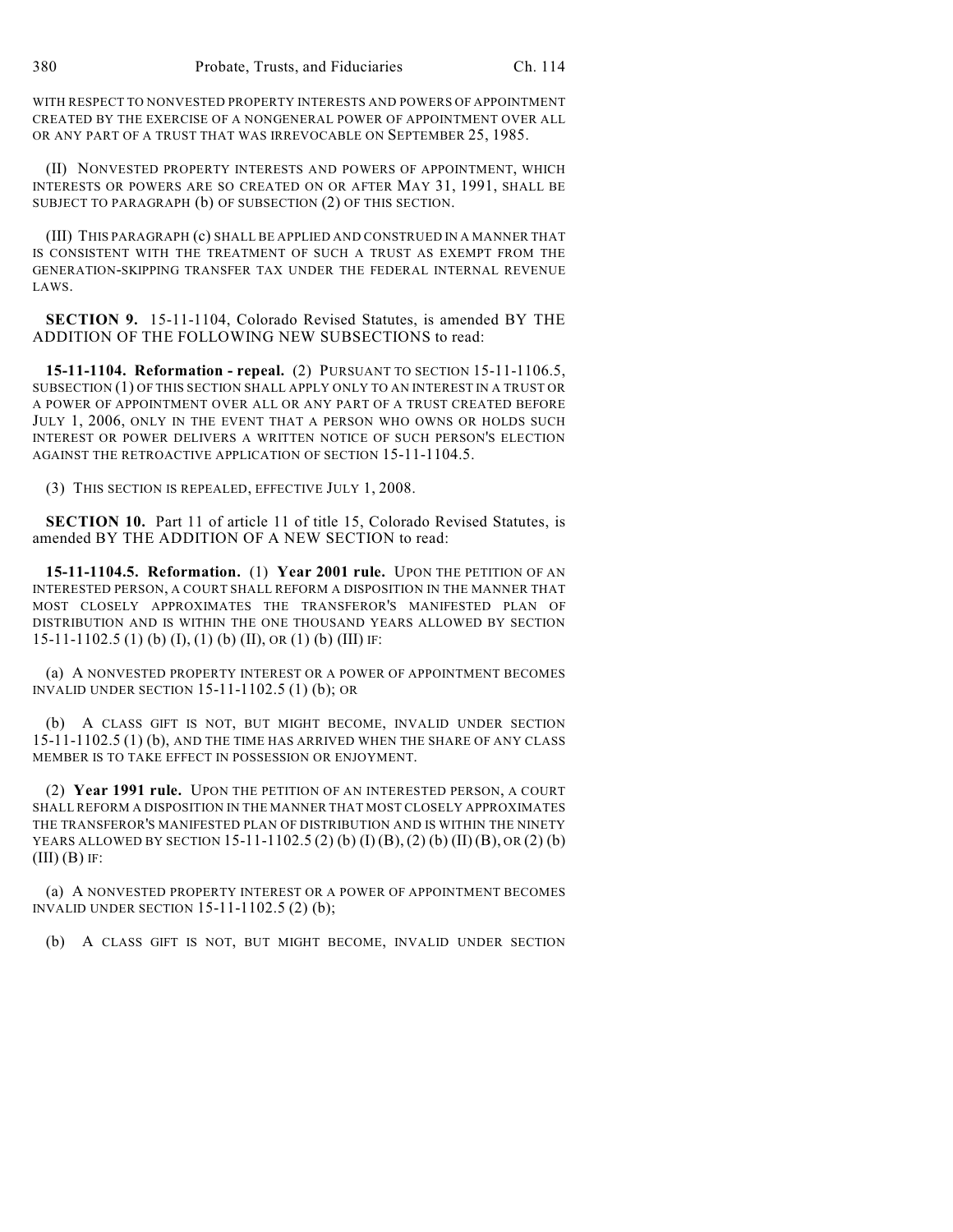15-11-1102.5 (2) (b), AND THE TIME HAS ARRIVED WHEN THE SHARE OF ANY CLASS MEMBER IS TO TAKE EFFECT IN POSSESSION OR ENJOYMENT; OR

(c) A NONVESTED PROPERTY INTEREST THAT IS NOT VALIDATED BY SECTION 15-11-1102.5 (2) (b) (I) (A) CAN VEST BUT NOT WITHIN NINETY YEARS AFTER ITS CREATION.

**SECTION 11.** 15-11-1103 (1), Colorado Revised Statutes, is amended to read:

**15-11-1103. When nonvested property interest or power of appointment created.** (1) Except as provided in subsections (2) and (3) of this section and in section SECTIONS 15-11-1102.5 (3) (a) AND 15-11-1106 (1), the time of creation of a nonvested property interest or a power of appointment is determined under general principles of property law.

**SECTION 12.** The introductory portion to 15-11-1105 (1) and 15-11-1105 (1) (a), Colorado Revised Statutes, are amended to read:

**15-11-1105. Exclusions from statutory rule against perpetuities.** (1) Section THE STATUTORY RULE AGAINST PERPETUITIES, AS SET FORTH IN SECTIONS 15-11-1102 AND 15-11-1102.5, does not apply to INVALIDATE:

(a) A nonvested property interest or a power of appointment arising out of a nondonative transfer, except a nonvested property interest or a power of appointment arising out of:

(I) A premarital or postmarital agreement;

(II) A separation or divorce settlement;

(III) A spouse's election;

(IV) A similar arrangement arising out of a prospective, existing, or previous marital relationship between the parties;

(V) A contract to make or not to revoke a will or trust;

(VI) A contract to exercise or not to exercise a power of appointment; OR

(VII) A transfer in satisfaction of a duty of support. or

(VIII) A reciprocal transfer.

**SECTION 13.** 15-11-1106 (1), Colorado Revised Statutes, is amended to read:

**15-11-1106. Prospective application.** (1) Except as extended by subsection (2) of this section, this part 11 applies to a nonvested property interest or a power of appointment that is created on or after May 31, 1991. For purposes of this section AND SECTION 15-11-1107, a nonvested property interest or a power of appointment created by the exercise of a power of appointment is created when the power is irrevocably exercised or when a revocable exercise becomes irrevocable.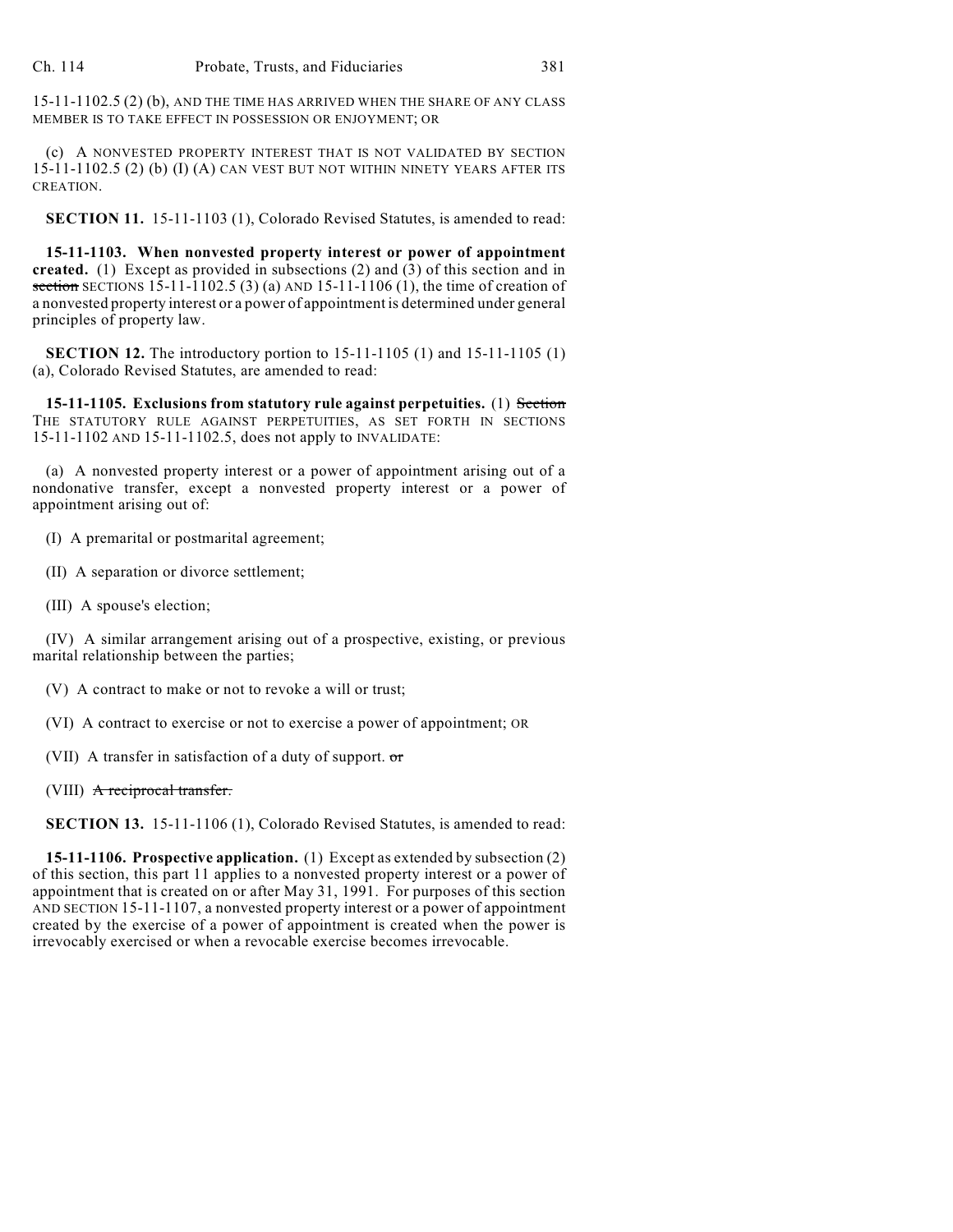**SECTION 14.** 15-11-1107 (2), Colorado Revised Statutes, is amended to read:

**15-11-1107. Uniformity of application and construction.** (2) This part 11 supersedes AND ABOLISHES the rule of the common law known as the rule against perpetuities FOR NONVESTED INTERESTS CREATED AFTER MAY 31, 1991.

**SECTION 15.** 15-1-404.5 (1), (2), (3), and (4), the introductory portion to 15-1-404.5 (5), and 15-1-404.5 (5) (a), (5) (b), (5) (g) (III) (C), (5) (h), (6) (a), (6) (b) (I), (7) (a), (8), (9), (11) (b), and (13), Colorado Revised Statutes, are amended, and the said 15-1-404.5 is further amended BY THE ADDITION OF A NEW SUBSECTION, to read:

**15-1-404.5. Conversion - unitrusts - administration.** (1) **Conversion by trustee.** Unless expressly prohibited by the governing instrument, a trustee may release the power to adjust described in section 15-1-404 and convert a trust to a total return trust UNITRUST as described in this section if all of the following apply:

(a) The trust describes the amount that may or must be distributed to a beneficiary by referring to the trust's income and the trustee determines that conversion to a total return trust UNITRUST will enable the trustee to better carry out the purposes of the trust;

(b) The trustee sends a written notice of the trustee's decision to convert the trust to a total return trust UNITRUST specifying a prospective effective date for the conversion, which may not be sooner than sixty days after the notice is sent, and including a copy of this section to the qualified beneficiaries, determined as of the date the notice is sent and assuming nonexercise of all powers of appointment;

(c) There are one or more legally competent beneficiaries described in section 15-1-402 (10.5) (a), and one or more legally competent remainder beneficiaries described in either section 15-1-402 (10.5) (b) or 15-1-402 (10.5) (c), determined as of the date the notice is sent; and

(d) No beneficiary has objected in writing to the conversion to a total return trust UNITRUST and delivered such objection to the trustee within sixty days after the notice was sent.

(2) **Conversion, reconversion, and adjustment of the distribution percentage** by agreement. Conversion to a total return trust UNITRUST or reconversion to an income trust may be made by agreement between the trustee and all qualified beneficiaries of the trust. The trustee and all qualified beneficiaries may also agree to modify the distribution percentage; except that the trustee and the qualified beneficiaries may not agree to a distribution percentage less than three percent or greater than five percent. The agreement may include any other actions a court could properly order pursuant to subsection (7) of this section.

(3) **Conversion or reconversion by court.** (a) The trustee may, for any reason, elect to petition the court to order conversion to a total return trust UNITRUST, including without limitation the reason that conversion under subsection (1) of this section is unavailable because: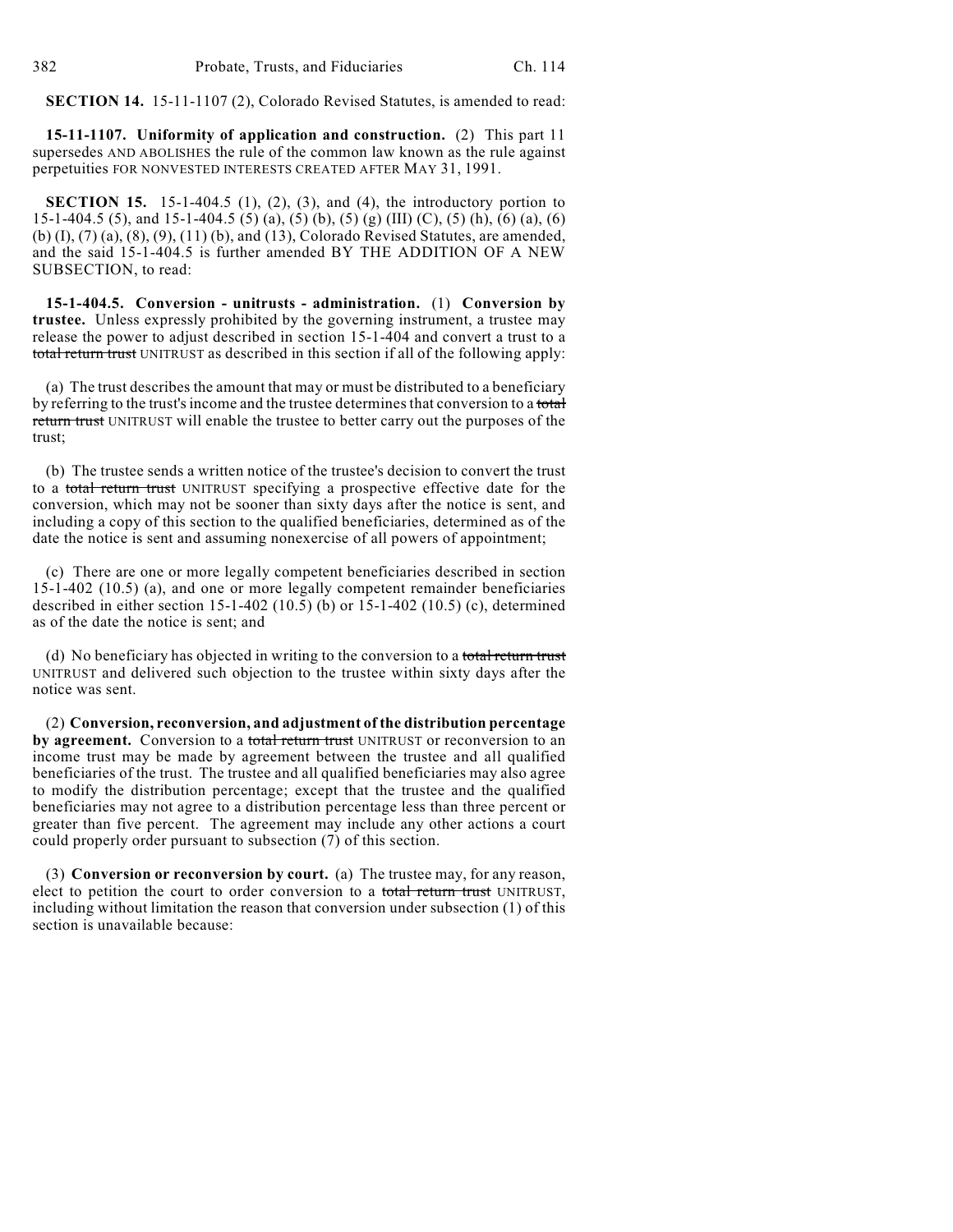(I) A beneficiary timely objects to the conversion to a total return trust UNITRUST;

(II) There are no legally competent beneficiaries described in section 15-1-402 (10.5) (a); or

(III) There are no legally competent beneficiaries described in section 15-1-402  $(10.5)$  (b) or  $(10.5)$  (c).

(b) A beneficiary may request the trustee to convert to a total return trust UNITRUST or adjust the distribution percentage pursuant to this subsection (3). If the trustee declines or fails to act within six months after receiving a written request from a beneficiary to do so, the beneficiary may petition the court to order the conversion or adjustment.

(c) The trustee may petition the court prospectively to reconvert CONVERT from a total return trust UNITRUST TO AN INCOME TRUST or to adjust the distribution percentage if the trustee determines that the reconversion or adjustment will enable the trustee to better carry out the purposes of the trust. A beneficiary may request the trustee to petition the court prospectively to reconvert from a total return trust UNITRUST TO AN INCOME TRUST or adjust the distribution percentage. If the trustee declines or fails to act within six months after receiving a written request from a beneficiary to do so, the beneficiary may petition the court to order the reconversion or adjustment.

(d) (I) In a judicial proceeding instituted under this subsection (3), the trustee may present opinions and reasons concerning:

(A) The trustee's support for, or opposition to, a conversion to a total return trust UNITRUST, a reconversion from a total return trust UNITRUST TO AN INCOME TRUST, or an adjustment of the distribution percentage of a total return trust UNITRUST, including whether the trustee believes conversion, reconversion, or adjustment of the distribution percentage would enable the trustee to better carry out the purposes of the trust; and

(B) Any other matter relevant to the proposed conversion, reconversion, or adjustment of the distribution percentage.

(II) A trustee's actions undertaken in accordance with this subsection (3) shall not be deemed improper or inconsistent with the trustee's duty of impartiality unless the court finds from all the evidence that the trustee acted in bad faith.

(e) The court shall order conversion to a total return trust UNITRUST, reconversion prospectively from a total return trust UNITRUST TO AN INCOME TRUST, or adjustment of the distribution percentage of a total return trust UNITRUST if the court determines that the conversion, reconversion, or adjustment of the distribution percentage will enable the trustee to better carry out the purposes of the trust.

(f) If a conversion to a total return trust UNITRUST is made pursuant to a court order, the trustee may reconvert the trust UNITRUST to an income trust only:

(I) Pursuant to a subsequent court order; or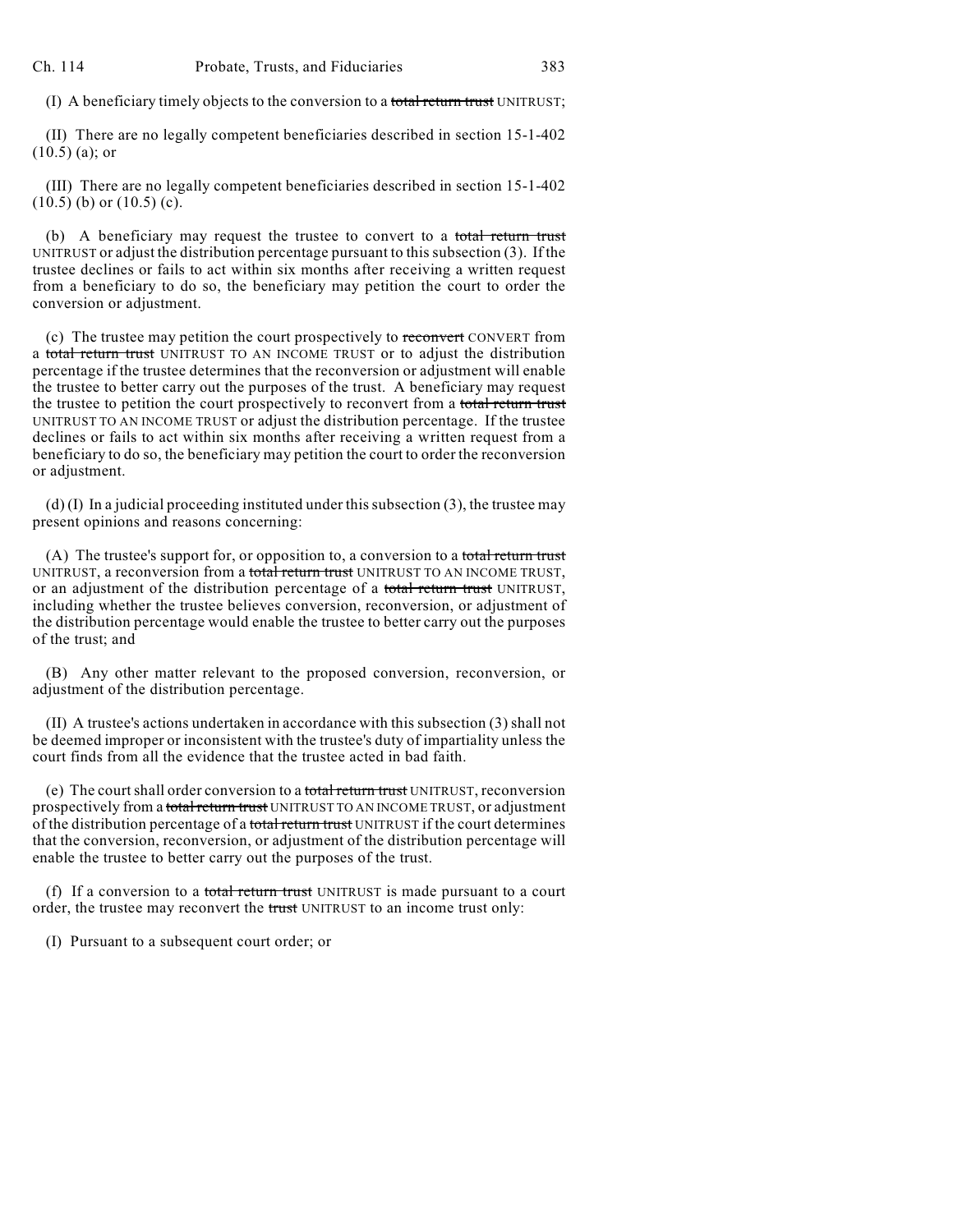(II) By filing with the court an agreement made pursuant to subsection (2) of this section to reconvert to an income trust.

(g) Upon a reconversion, the power to adjust, as described in section 15-1-404 and as it existed before the conversion, shall be revived.

(h) An action may be taken under this subsection (3) no more frequently than every two years, unless the court for good cause orders otherwise.

(4) **Administration of a unitrust.** During the time that a trust is a total return trust UNITRUST, the trustee shall administer the trust in accordance with the provisions of this subsection (4) as follows, unless otherwise expressly provided by the terms of the trust:

(a) The trustee shall invest the trust assets seeking a total return without regard to whether the return is from income or appreciation of principal;

(b) The trustee shall make income distributions in accordance with the governing instrument subject to the provisions of this section;

(c) The distribution percentage for any trust converted to a total return trust UNITRUST by a trustee in accordance with subsection (1) of this section shall be four percent, unless a different percentage has been determined in an agreement made pursuant to subsection (2) of this section or ordered by the court pursuant to subsection (3) of this section;

(d) (I) The trustee shall pay to a beneficiary in the case of an underpayment within a reasonable time, and shall recover from a beneficiary in the case of an overpayment, either by repayment by the beneficiary or by withholding from future distributions to the beneficiary:

(A) An amount equal to the difference between the amount properly payable and the amount actually paid; and

(B) Interest compounded annually at a rate per annum equal to the distribution percentage in the year or years during which the underpayment or overpayment occurs.

(II) For purposes of this paragraph (d), accrual of interest may not commence until the beginning of the trust year following the year in which the underpayment or overpayment occurs.

(e) A CHANGE IN THE METHOD OF DETERMINING A REASONABLE CURRENT RETURN BY CONVERTING TO A UNITRUST IN ACCORDANCE WITH THIS SECTION AND SUBSTITUTING THE DISTRIBUTION AMOUNT FOR NET TRUST ACCOUNTING INCOME IS A PROPER CHANGE IN THE DEFINITION OF TRUST INCOME AND SHALL BE GIVEN EFFECT NOTWITHSTANDING ANY CONTRARY PROVISION OF THIS PART 4. THE DISTRIBUTION AMOUNT SHALL IN ALL CASES BE DEEMED A REASONABLE CURRENT RETURN THAT FAIRLY APPORTIONS THE TOTAL RETURN OF A UNITRUST.

(5) **Determination of matters in administration of unitrust.** The trustee may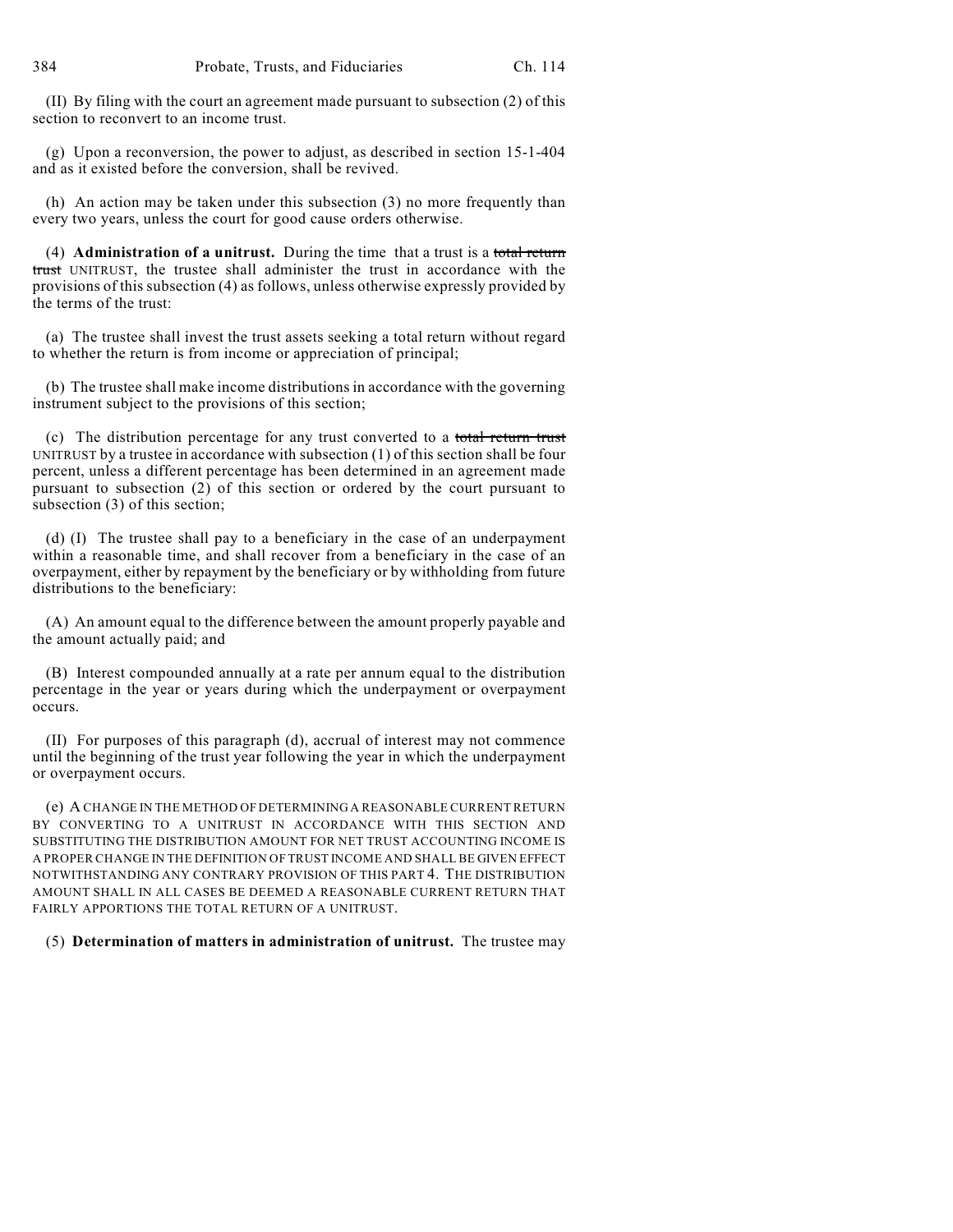determine any of the following matters in administering a total return trust UNITRUST as the trustee deems necessary or helpful for the proper functioning of the trust:

(a) The effective date of a conversion to a total return trust UNITRUST pursuant to subsection (1) of this section;

(b) The manner of prorating the distribution amount for a short year in which a beneficiary's interest commences or ceases, or if the trust is a total return trust UNITRUST for only part of the year, or the trustee may elect to treat the trust year as two separate years, the first of which ends at the close of the day on which the conversion or reconversion occurs and the second of which ends at the close of the trust year;

(g) Valuation decisions concerning any asset for which there is no readily available market value, including:

(III) Whether to exclude the value of such an asset from the net fair market value of the trust's assets for purposes of determining the distribution amount. For purposes of this section, any such asset so excluded shall be referred to as an "excluded asset", and the trustee shall distribute any net income received from the excluded asset as provided for in the governing instrument, subject to the following principles:

(C) By way of example and not by way of limitation, assets for which there is a readily available market value include cash and cash equivalents; stocks, bonds, and other securities and instruments for which there is an established market on a stock exchange, in an over-the-counter market, or otherwise; and any other property that can reasonably be expected to be sold within one week of the decision to sell without extraordinary efforts by the seller. By way of example and NOT by way of limitation, assets for which there is no readily available market value include stocks, bonds, and other securities and instruments for which there is no established market on a stock exchange, in an over-the-counter market, or otherwise; real property; tangible personal property; and artwork and other collectibles.

(h) Any other administrative matter that the trustee determines is necessary or helpful for the proper functioning of the total return trust UNITRUST.

(6) **Allocations.** (a) Expenses, taxes, and other charges that would otherwise be deducted from income if the trust was not a total return trust UNITRUST may not be deducted from the distribution amount.

(b) Unless otherwise provided by the governing instrument, the distribution amount each year shall be deemed to be paid from the following sources for that year in the following order:

(I) Net income determined as if the trust was not a total return trust UNITRUST;

(7) **Court orders.** (a) The court may order any of the following actions in a proceeding brought by a trustee or a beneficiary pursuant to paragraph (a), (b), or (c) of subsection (3) of this section: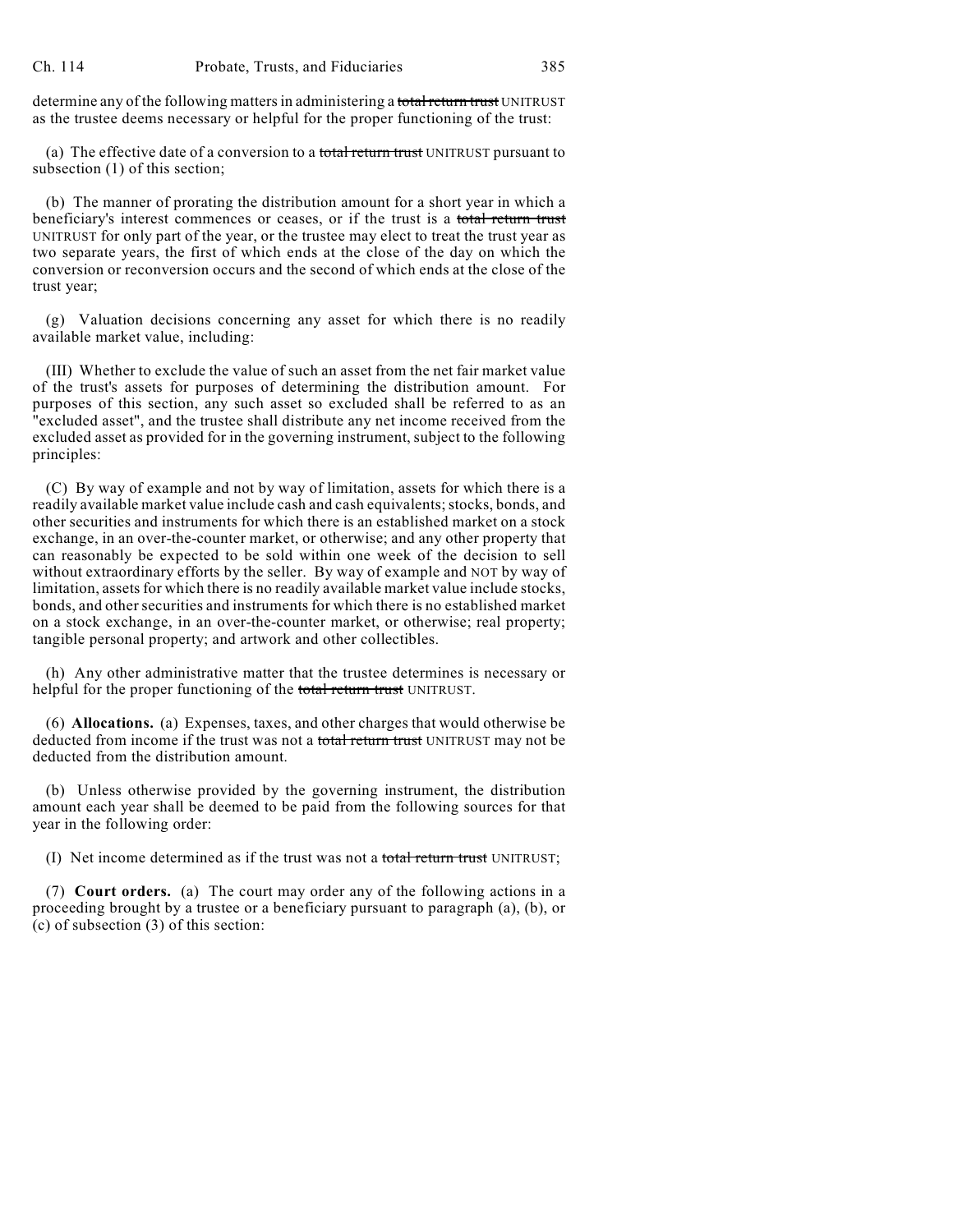(I) Select a distribution percentage other than four percent, except that the court may not order a distribution percentage less than three percent or greater than five percent;

(II) Average the valuation of the trust's net assets over a period other than three years;

(III) Reconvert prospectively from a total return trust UNITRUST, or adjust the distribution percentage of a total return trust UNITRUST;

(IV) Direct the distribution of net income, determined as if the trust were not a total return trust UNITRUST, in excess of the distribution amount as to any or all trust assets if the distribution is necessary to preserve a tax benefit; or

(V) Change or direct any administrative procedure as the court determines is necessary or helpful for the proper functioning of the total return trust UNITRUST.

(8) **Restrictions.** CONVERSION TO A UNITRUST SHALL NOT AFFECT ANY PROVISION IN THE GOVERNING INSTRUMENT THAT:

(a) The distribution amount may not be less than the net income of the trust, determined without regard to the provisions of this section, either:

(I) For a trust for which an estate tax or a gift tax marital deduction was claimed or may be claimed, in whole or in part, but only during the lifetime of the spouse for whom the trust was created; or

(II) For a trust that was exempt, in whole or in part, from generation-skipping transfer tax on the effective date of this section by reason of any effective date or transition rule. DIRECTS OR AUTHORIZES THE TRUSTEE TO DISTRIBUTE THE PRINCIPAL;

(b) Conversion to a total return trust shall not affect any provision in the governing instrument:

(I) That directs or authorizes the trustee to distribute principal;

(II) That directs or authorizes the trustee to distribute a fixed annuity or a fixed fraction of the value of trust assets;

(III) That authorizes a beneficiary to withdraw a portion or all of the principal; or

(IV) That in any manner diminishes an amount permanently set aside for charitable purposes under the governing instrument unless both income and principal are set aside. DIRECTS OR AUTHORIZES THE TRUSTEE TO DISTRIBUTE A FIXED ANNUITY OR A FIXED FRACTION OF THE VALUE OF TRUST ASSETS;

(c) AUTHORIZES A BENEFICIARY TO WITHDRAW A PORTION OR ALL OF THE PRINCIPAL; OR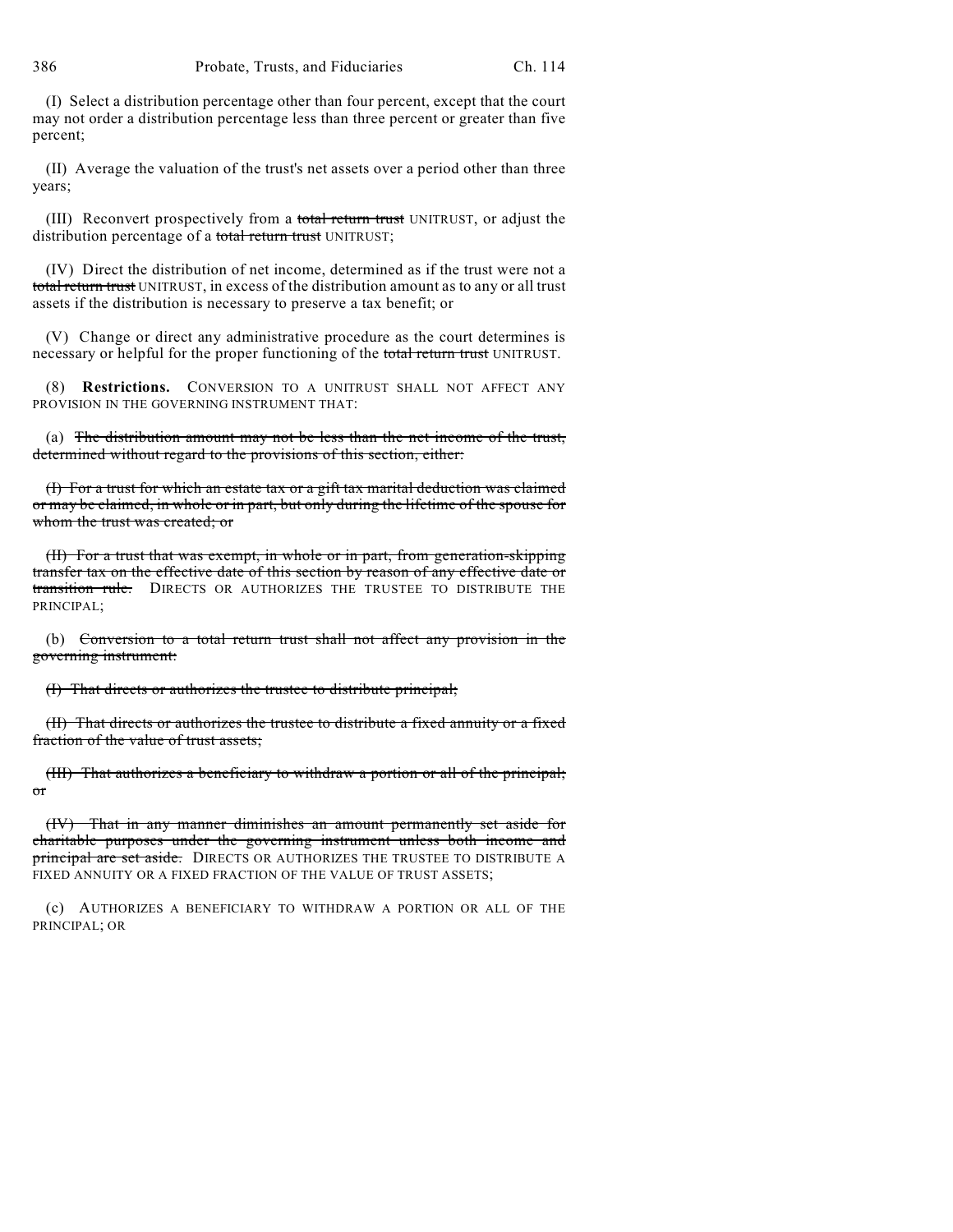(d) DIMINISHES IN ANY MANNER AN AMOUNT PERMANENTLY SET ASIDE FOR CHARITABLE PURPOSES UNDER THE GOVERNING INSTRUMENT UNLESS BOTH INCOME AND PRINCIPAL ARE SET ASIDE.

(9) **Tax limitations.** If a particular trustee is also a beneficiary of the trust and conversion or failure to convert would enhance or diminish the beneficial interest of that trustee, or if possession or exercise of the conversion power by a particular trustee alone would cause any individual to be treated as owner of a part of the trust for federal income tax purposes or cause a part of the trust to be included in the gross estate of any individual for federal estate tax purposes, then that particular trustee may not participate as a trustee in the exercise of the conversion power; except that:

(a) The trustee may petition the court under paragraph (a) of subsection (3) of this section to order conversion in accordance with this section; and

(b) A co-trustee or co-trustees to whom this subsection (9) does not apply may convert the trust to a total return trust UNITRUST in accordance with subsection (1) or (2) of this section.

(11) **Remedies.** (b) If a trustee reasonably and in good faith takes or omits to take any action under this section and a person interested in the trust opposes the act or omission, the person's exclusive remedy shall be to seek an order of the court directing the trustee to:

(I) Convert the trust to a total return trust UNITRUST;

(II) Reconvert from a total return trust UNITRUST;

(III) Change the distribution percentage; or

(IV) Order any administrative procedures the court determines are necessary or helpful for the proper functioning of the trust.

(13) **Application.** (a) This section shall apply to trusts in existence on May 22, 2003, and to trusts created on or after that date.

(b) This section shall be construed to apply to the administration of a trust that is administered in Colorado under Colorado law or that is governed by Colorado law with respect to the meaning and effect of its terms unless:

(I) The trust is a trust described in the FEDERAL "Internal Revenue Code of 1986", section  $170$  (f) (2) (B) 642 (c) (5), 664 (d),  $1361$  (d), OR 2702 (a) (3); or 2702 (b);

(II) The governing instrument expressly prohibits the use of this section by specific reference to one or more provisions of this part 4;

(III) The terms of a trust in existence on May 22, 2003, incorporate provisions that operate as a total return trust UNITRUST. The trustee or a beneficiary of such a trust may proceed under section 15-1-405 to adopt provisions in this section that do not contradict provisions in the governing instrument.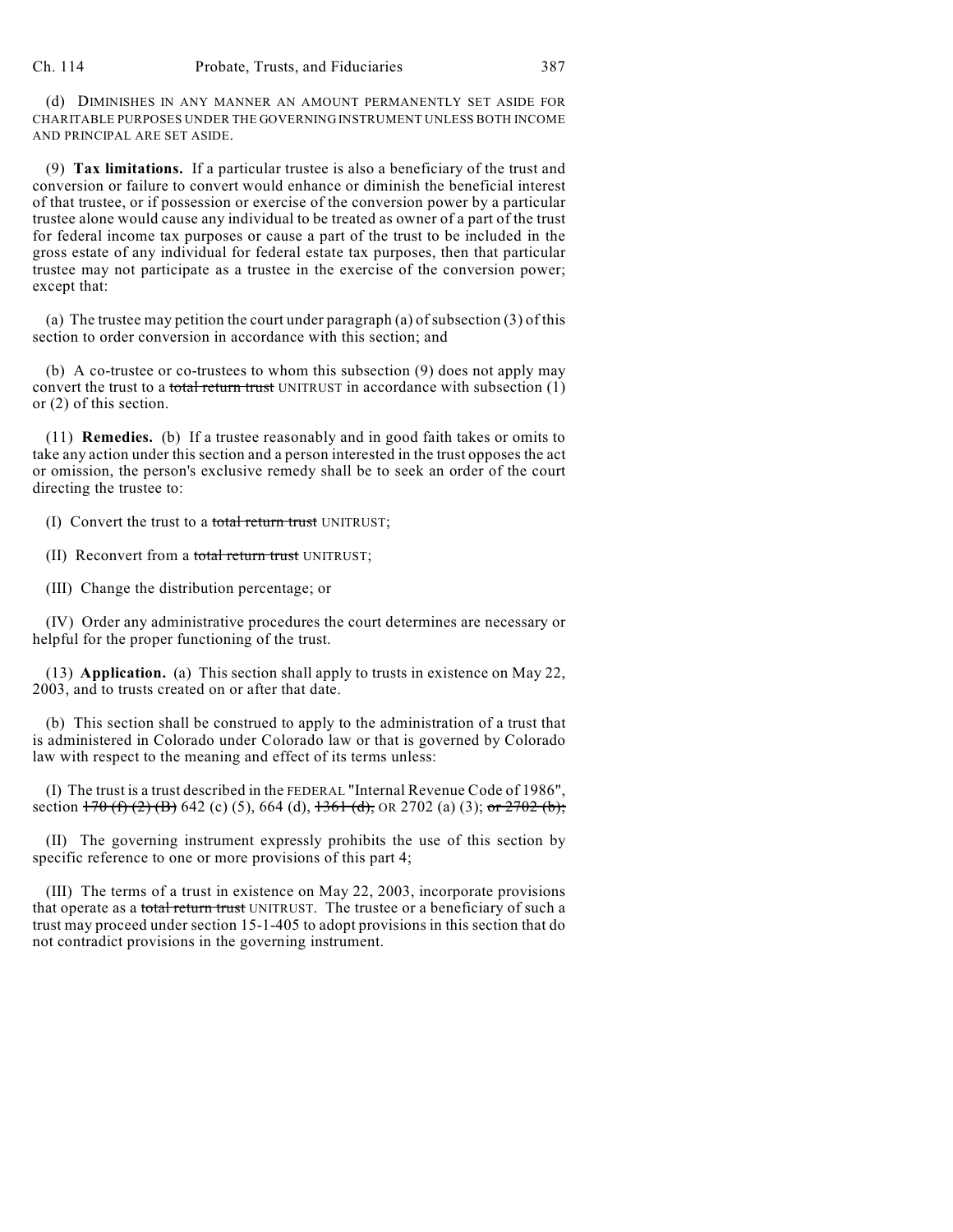(14) **Application to express trusts.** (a) THIS SUBSECTION (14) DOES NOT APPLY TO A CHARITABLE REMAINDER UNITRUST AS DEFINED BY SECTION 664 (d), FEDERAL "INTERNAL REVENUE CODE OF 1986", 26 U.S.C. SEC. 664, AS AMENDED.

(b) AS USED IN THIS SECTION:

(I) "UNITRUST" MEANS A TRUST, THE TERMS OF WHICH REQUIRE OR PERMIT DISTRIBUTION OF A UNITRUST AMOUNT, WITHOUT REGARD TO WHETHER THE TRUST HAS BEEN CONVERTED TO A UNITRUST IN ACCORDANCE WITH THIS SECTION OR WHETHER THE TRUST IS ESTABLISHED BY EXPRESS TERMS OF THE GOVERNING INSTRUMENT.

(II) "UNITRUST AMOUNT" MEANS AN AMOUNT EQUAL TO A PERCENTAGE OF A UNITRUST'S ASSETS THAT MAY OR ARE REQUIRED TO BE DISTRIBUTED TO ONE OR MORE BENEFICIARIES ANNUALLY IN ACCORDANCE WITH THE TERMS OF THE UNITRUST. THE UNITRUST AMOUNT MAY BE DETERMINED BY REFERENCE TO THE NET FAIR MARKET VALUE OF THE UNITRUST'S ASSETS AS OF A PARTICULAR DATE EACH YEAR OR AS AN AVERAGE DETERMINED ON A MULTIPLE-YEAR BASIS.

**SECTION 16.** 15-1-404 (3) (i), Colorado Revised Statutes, is amended to read:

**15-1-404. Trustee's power to adjust.** (3) A trustee may not make an adjustment:

(i) If the trust is a total return trust UNITRUST.

**SECTION 17.** Part 1 of article 15 of title 15, Colorado Revised Statutes, is amended BY THE ADDITION OF A NEW SECTION to read:

**15-15-103. Liability of nonprobate transferees for creditor claims and statutory allowances.** (1) (a) EXCEPT AS OTHERWISE PROVIDED IN PARAGRAPH (b) OF THIS SUBSECTION (1), AS USED IN THIS SECTION, "NONPROBATE TRANSFER" MEANS A VALID TRANSFER EFFECTIVE AT DEATH BY A TRANSFEROR WHOSE LAST DOMICILE WAS IN THIS STATE TO THE EXTENT THAT THE TRANSFEROR IMMEDIATELY BEFORE DEATH HAD POWER, ACTING ALONE, TO PREVENT THE TRANSFER BY REVOCATION OR WITHDRAWAL AND INSTEAD TO USE THE PROPERTY FOR THE BENEFIT OF THE TRANSFEROR OR APPLY IT TO DISCHARGE CLAIMS AGAINST THE TRANSFEROR'S PROBATE ESTATE.

(b) THIS SECTION SHALL NOT APPLY TO:

(I) A SURVIVORSHIP INTEREST IN JOINT TENANCY REAL ESTATE; AND

(II) PROPERTY TRANSFERRED BY THE EXERCISE OR DEFAULT IN THE EXERCISE OF A POWER OF APPOINTMENT, INCLUDING A POWER OF WITHDRAWAL, CREATED BY A PERSON OTHER THAN THE TRANSFEROR.

(III) PROCEEDS TRANSFERRED PURSUANT TO A BENEFICIARY DESIGNATION UNDER A LIFE INSURANCE, ACCIDENT INSURANCE, OR ANNUITY POLICY CONTRACT; AND

(IV) PROPERTY OR FUNDS HELD IN OR PAYABLE FROM A PENSION OR RETIREMENT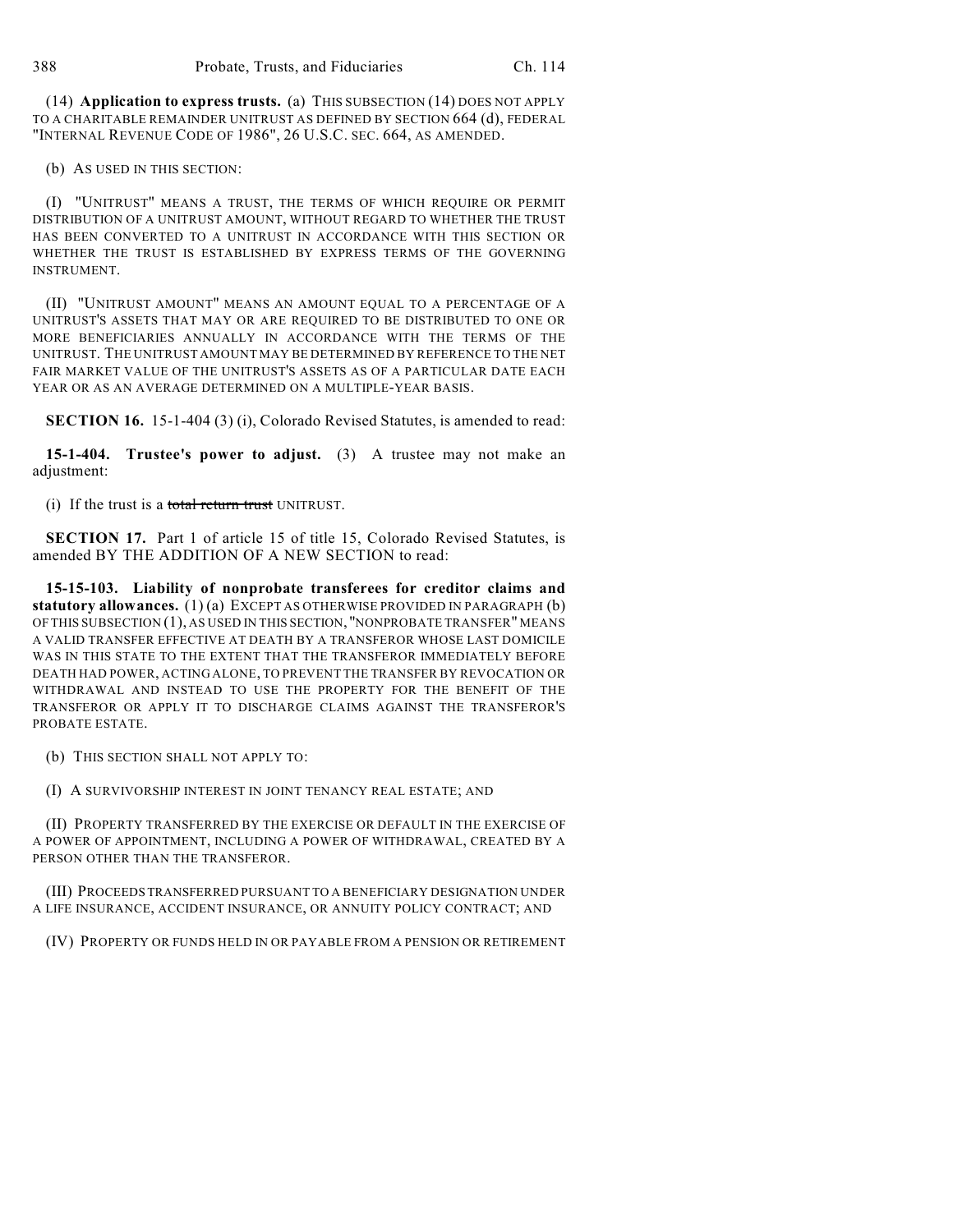PLAN, INDIVIDUAL RETIREMENT ACCOUNT, DEFERRED COMPENSATION PLAN, INTERNAL REVENUE CODE SECTION 529 PLAN, OR OTHER SIMILAR ARRANGEMENT.

(2) EXCEPT AS OTHERWISE PROVIDED BY PARAGRAPH (b) OF SUBSECTION (1) OF THIS SECTION, A TRANSFEREE OF A NONPROBATE TRANSFER IS SUBJECT TO LIABILITY TO ANY PROBATE ESTATE OF THE DECEDENT FOR ALLOWED CLAIMS AGAINST THE DECEDENT'S PROBATE ESTATE AND STATUTORY ALLOWANCES TO THE DECEDENT'S SPOUSE AND CHILDREN TO THE EXTENT THE ESTATE IS INSUFFICIENT TO SATISFY THOSE CLAIMS AND ALLOWANCES. THE LIABILITY OF A NONPROBATE TRANSFEREE MAY NOT EXCEED THE VALUE OF NONPROBATE TRANSFERS RECEIVED OR CONTROLLED BY THAT TRANSFEREE.

(3) NONPROBATE TRANSFEREES ARE LIABLE FOR THE INSUFFICIENCY DESCRIBED IN SUBSECTION (2) OF THIS SECTION IN THE FOLLOWING ORDER OF PRIORITY:

(a) A TRANSFEREE DESIGNATED IN THE DECEDENT'S WILL OR ANY OTHER GOVERNING INSTRUMENT, AS PROVIDED IN THE INSTRUMENT;

(b) THE TRUSTEE OF A TRUST SERVING AS THE PRINCIPAL NONPROBATE INSTRUMENT IN THE DECEDENT'S ESTATE PLAN AS SHOWN BY ITS DESIGNATION AS DEVISEE OF THE DECEDENT'S RESIDUARY ESTATE OR BY OTHER ACTS OR CIRCUMSTANCES, TO THE EXTENT OF THE VALUE OF THE NONPROBATE TRANSFER RECEIVED OR CONTROLLED;

(c) OTHER NONPROBATE TRANSFEREES, IN PROPORTION TO THE VALUES RECEIVED.

(4) UNLESS OTHERWISE PROVIDED BY THE TRUST INSTRUMENT, INTERESTS OF BENEFICIARIES IN ALL TRUSTS INCURRING LIABILITIES UNDER THIS SECTION ABATE AS NECESSARY TO SATISFY THE LIABILITY, AS IF ALL OF THE TRUST INSTRUMENTS WERE A SINGLE WILL AND THE INTERESTS WERE DEVISEES UNDER THAT WILL.

(5) A PROVISION MADE IN ONE INSTRUMENT MAY DIRECT THE APPORTIONMENT OF THE LIABILITY AMONG THE NONPROBATE TRANSFEREES TAKING UNDER THAT OR ANY OTHER GOVERNING INSTRUMENT. IF A PROVISION IN ONE INSTRUMENT CONFLICTS WITH A PROVISION IN ANOTHER INSTRUMENT, THE PROVISION OF THE LATER INSTRUMENT SHALL PREVAIL.

(6) UPON DUE NOTICE TO A NONPROBATE TRANSFEREE, THE LIABILITY IMPOSED BY THIS SECTION IS ENFORCEABLE IN PROCEEDINGS IN THIS STATE, WHETHER OF NOT THE TRANSFEREE IS LOCATED IN THIS STATE.

(7) A PROCEEDING UNDER THIS SECTION MAY NOT BE COMMENCED UNLESS THE PERSONAL REPRESENTATIVE OF THE DECEDENT'S ESTATE HAS RECEIVED A WRITTEN DEMAND FOR THE PROCEEDING FROM THE DECEDENT'S SURVIVING SPOUSE OR A CHILD OF THE DECEDENT, TO THE EXTENT THAT STATUTORY ALLOWANCES ARE AFFECTED, OR A CREDITOR. IF THE PERSONAL REPRESENTATIVE DECLINES OR FAILS TO COMMENCE A PROCEEDING AFTER DEMAND, A PERSON MAKING DEMAND MAY COMMENCE THE PROCEEDING IN THE NAME OF THE DECEDENT'S ESTATE, AT THE EXPENSE OF THE PERSON MAKING THE DEMAND AND NOT OF THE ESTATE. A PERSONAL REPRESENTATIVE WHO DECLINES IN GOOD FAITH TO COMMENCE A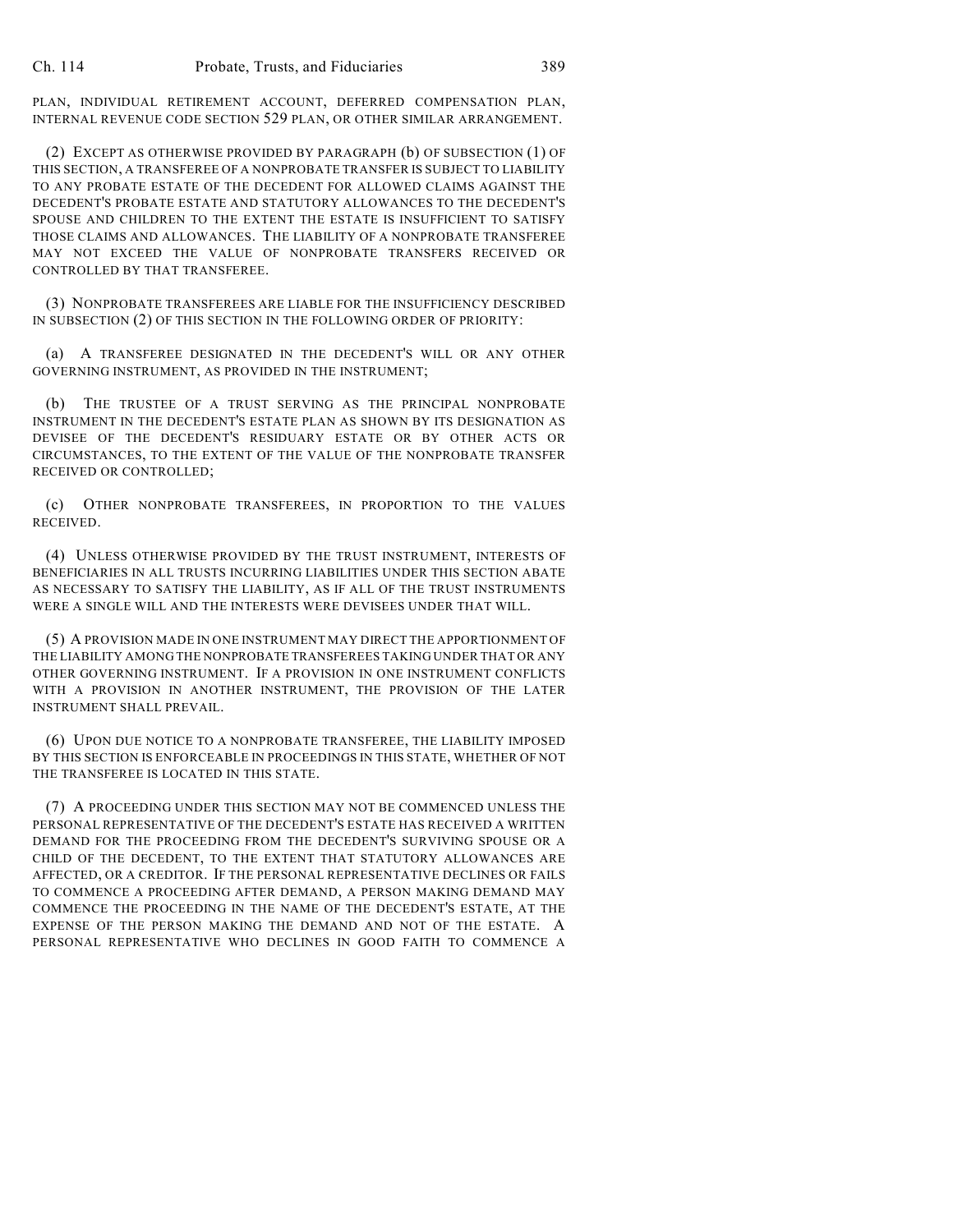REQUESTED PROCEEDING INCURS NO PERSONAL LIABILITY FOR DECLINING.

(8) A PROCEEDING UNDER THIS SECTION SHALL BE COMMENCED WITHIN ONE YEAR AFTER THE DECEDENT'S DEATH, BUT A PROCEEDING ON BEHALF OF A CREDITOR WHOSE CLAIM WAS ALLOWED AFTER PROCEEDINGS CHALLENGING DISALLOWANCE OF THE CLAIM MAY BE COMMENCED WITHIN SIXTY DAYS AFTER FINAL ALLOWANCE OF THE CLAIM.

(9) UNLESS A WRITTEN NOTICE ASSERTING THAT A DECEDENT'S PROBATE ESTATE IS NONEXISTENT OR INSUFFICIENT TO PAY ALLOWED CLAIMS AND STATUTORY ALLOWANCES HAS BEEN RECEIVED FROM THE DECEDENT'S PERSONAL REPRESENTATIVE, THE FOLLOWING RULES APPLY:

(a) PAYMENT OR DELIVERY OF ASSETS BY A FINANCIAL INSTITUTION, REGISTRAR, OR OTHER OBLIGOR TO A NONPROBATE TRANSFEREE IN ACCORDANCE WITH THE TERMS OF THE GOVERNING INSTRUMENT CONTROLLING THE TRANSFER RELEASES THE OBLIGOR FROM ALL CLAIMS FOR AMOUNTS PAID OR ASSETS DELIVERED.

(b) A TRUSTEE RECEIVING OR CONTROLLING A NONPROBATE TRANSFER IS RELEASED FROM LIABILITY UNDER THIS SECTION WITH RESPECT TO ANY ASSETS DISTRIBUTED TO THE TRUST'S BENEFICIARIES. EACH BENEFICIARY, TO THE EXTENT OF THE DISTRIBUTION RECEIVED, BECOMES LIABLE FOR THE AMOUNT OF THE TRUSTEE'S LIABILITY ATTRIBUTABLE TO ASSETS RECEIVED BY THE BENEFICIARY.

(10) THE RECEIPT OF FUNDS DERIVED FROM NONPROBATE TRANSFEREES BY A PERSON AS PROVIDED IN THIS SECTION IN SATISFACTION OF SUCH PERSON'S CLAIM FOR A DEBT OR STATUTORY ALLOWANCES DOES NOT CONSTITUTE THE RECEIPT OF NONPROBATE PROPERTY BY SUCH PERSON FOR PURPOSES OF THIS SECTION OR PART 2 OF ARTICLE 11 OF THIS TITLE.

(11) IN THE EVENT OF ANY CONFLICT IN THE PROVISIONS OF THIS SECTION WITH THE PROVISIONS OF PARTS 2 AND 4 OF ARTICLE 11 OF THIS TITLE, THE PROVISIONS OF THIS SECTION SHALL CONTROL.

**SECTION 18.** 15-15-101 (5), Colorado Revised Statutes, is amended to read:

**15-15-101. Nonprobate transfers on death.** (5) Payment of the benefits due or the transfer of the rights given in accordance with a designation under the provisions of subsection (2) of this section shall not cause such benefits or rights to be included in the property administered as part of the designator's estate under this code or to be subject to the claims of his OR HER creditors, except as provided in section 15-11-202 AND 15-15-103.

**SECTION 19.** 15-15-101 (6), Colorado Revised Statutes, is amended to read:

**15-15-101. Nonprobate transfers on death.** (6) EXCEPT AS OTHERWISE PROVIDED IN SECTIONS 15-11-202 AND 15-15-103, the express provisions of the trust agreement, declaration of trust, or testamentary trust shall control and regulate the extent to which the benefits or rights payable or transferable under such a designation shall be subject to the debts of the designator if paid or transferred under the provisions of subsection (2) of this section.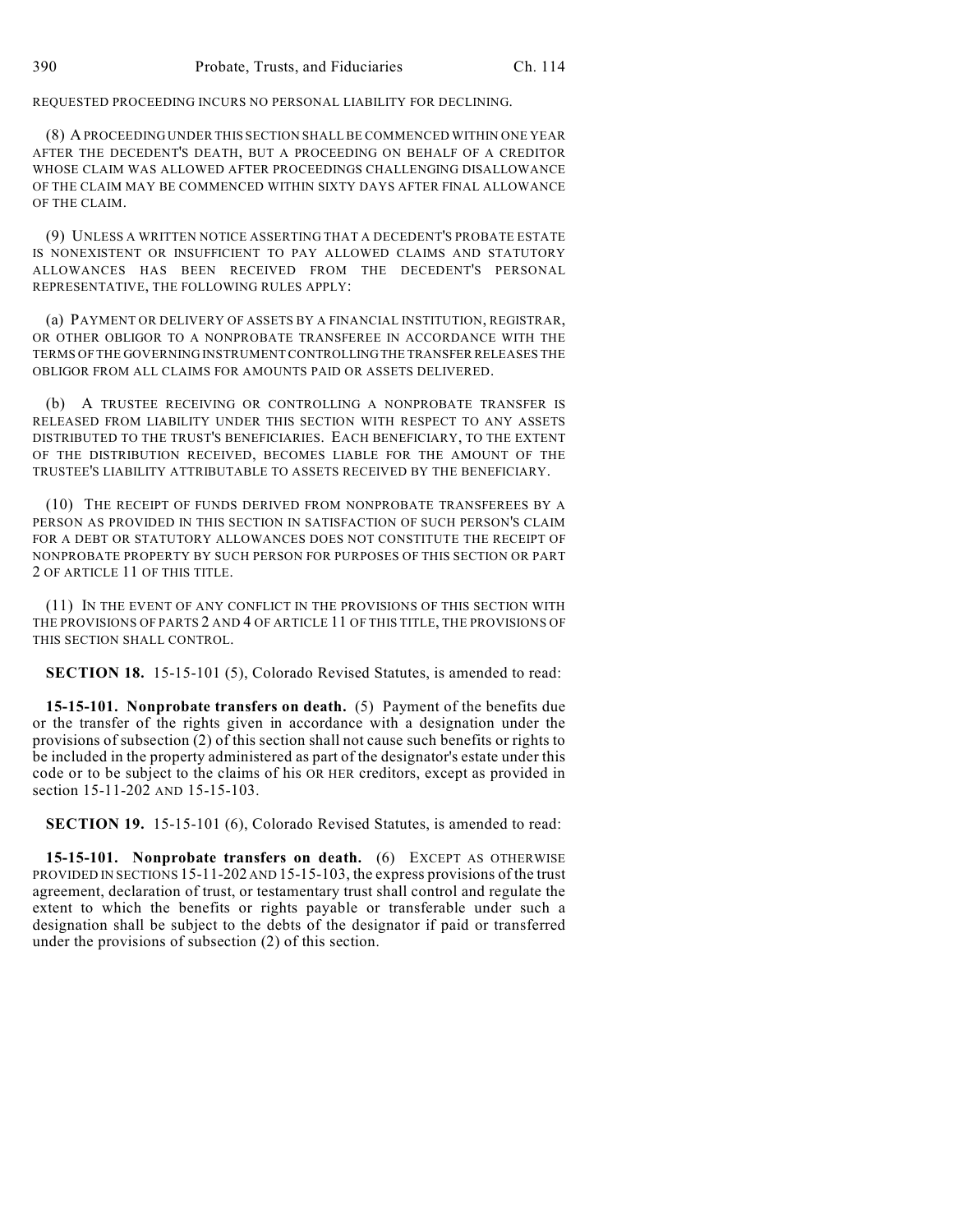**SECTION 20. Repeal.** 15-15-101 (7), Colorado Revised Statutes, is repealed as follows:

**15-15-101. Nonprobate transfers on death.** (7) This section does not limit rights of creditors under other laws of this state.

**SECTION 21. Repeal.** 15-15-215, Colorado Revised Statutes, is repealed as follows:

**15-15-215. Rights of creditors and others.** (1) If other assets of the estate are insufficient, a transfer resulting from a right of survivorship or POD designation under this part 2 is not effective against the estate of a deceased party to the extent needed to pay claims against the estate and statutory allowances to the surviving spouse and children.

(2) A surviving party or beneficiary who receives payment from an account after death of a party is liable to account to the personal representative of the decedent for a proportionate share of the amount received to the extent necessary to discharge the claims and allowances described in subsection (1) remaining unpaid after application of the decedent's estate. A proceeding to assert the liability may not be commenced unless the personal representative hasreceived a written demand by the surviving spouse, a creditor, a child, or a person acting for a child of the decedent. The proceeding must be commenced within one year after death of the decedent.

(3) A surviving party or beneficiary against whom a proceeding to account is brought may join as a party to the proceeding a surviving party or beneficiary of any other account of the decedent.

(4) Sums recovered by the personal representative must be administered as part of the decedent's estate. This section does not affect the protection from claims of the personal representative or estate of a deceased party provided in section 15-15-226 for a financial institution that makes payment in accordance with the terms of the account.

**SECTION 22.** 15-15-214, Colorado Revised Statutes, is amended to read:

**15-15-214. Accounts and transfers nontestamentary.** Except as provided in part 2 of article 11 of this title (elective share of surviving spouse), or as a consequence of, and to the extent directed by, section 15-15-215, a transfer resulting from the application of section 15-15-212 is effective by reason of the terms of the account involved and this part 2 and is not testamentary or subject to articles 10 to 13 of this title (estate administration).

**SECTION 23. Repeal.** 15-15-309 (2), Colorado Revised Statutes, is repealed as follows:

**15-15-309. Nontestamentary transfer on death.** (2) This part 3 does not limit the rights of creditors of security owners against beneficiaries and other transferees under other laws of this state.

**SECTION 24.** 15-10-201, Colorado Revised Statutes, is amended BY THE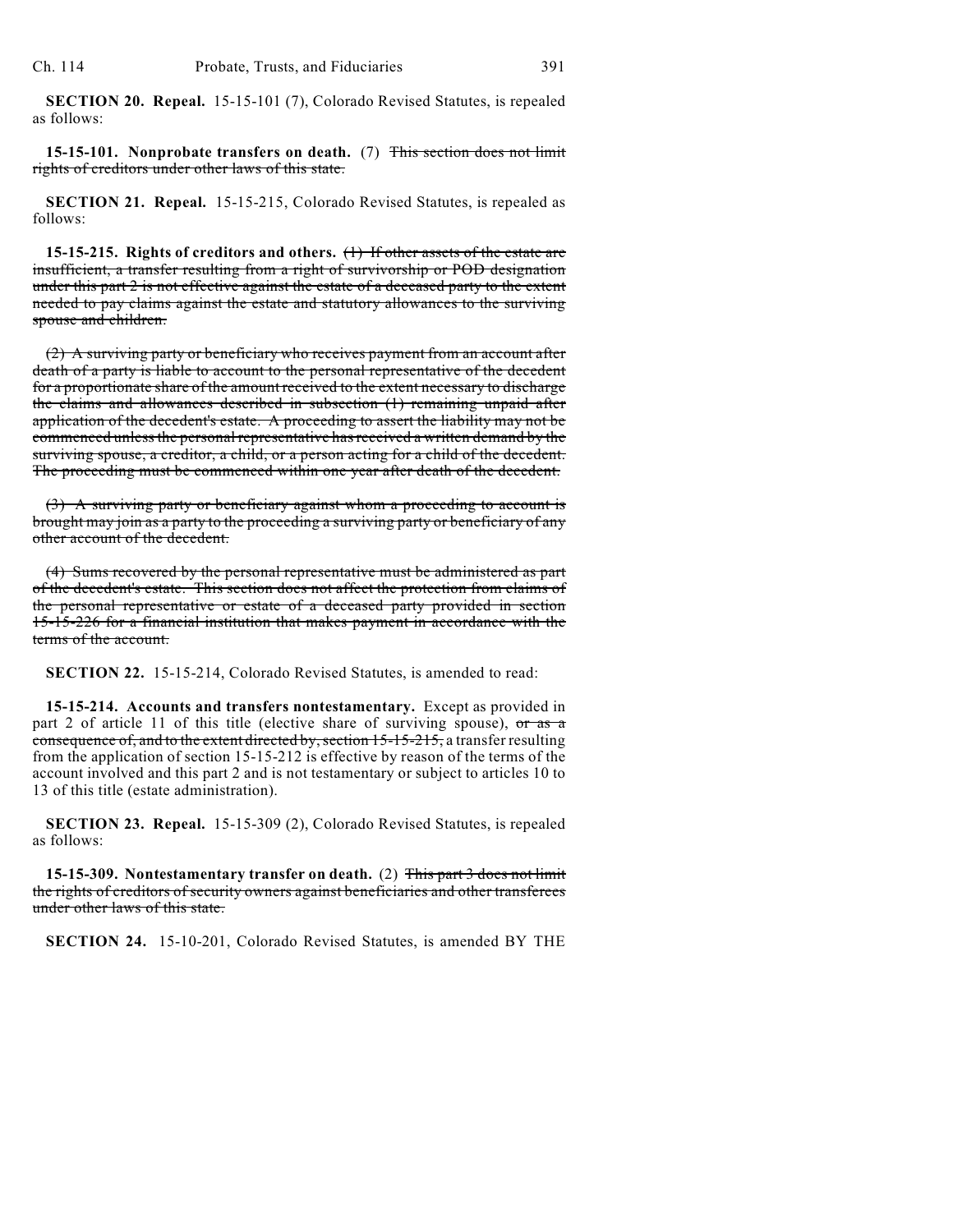ADDITION OF A NEW SUBSECTION to read:

**15-10-201. General definitions.** Subject to additional definitions contained in the subsequent articles that are applicable to specific articles, parts, or sections, and unless the context otherwise requires, in this code:

(16.5) "DOMICILIARY FOREIGN PERSONAL REPRESENTATIVE" MEANS A PERSONAL REPRESENTATIVE APPOINTED BY ANOTHER JURISDICTION IN WHICH THE DECEDENT WAS DOMICILED AT THE TIME OF THE DECEDENT'S DEATH.

**SECTION 25.** 15-13-204, Colorado Revised Statutes, is amended to read:

**15-13-204. Proof of authority.** If no local administration or application or petition therefor is pending in this state, a domiciliary foreign personal representative may file with a court in this state, in a county in which property belonging to the decedent is located, authenticated copies of his THE appointment DOCUMENTS.

**SECTION 26.** 15-14-433, Colorado Revised Statutes, is amended to read:

**15-14-433. Foreign conservator - proof of authority - bond - powers.** If a conservator has not been appointed in this state and a petition in a protective proceeding is not pending in this state, a conservator appointed in the state in which the protected person resides may file in a district or probate court of this state, in a county in which property belonging to the protected person is located, authenticated copies of letters of THE CONSERVATOR'S appointment DOCUMENTS and of any bond. Thereafter, the conservator may exercise all powers of a conservator appointed in this state as to property in this state and may maintain actions and proceedings in this state subject to any conditions otherwise imposed upon nonresident parties.

**SECTION 27.** Part 11 of article 11 of title 15, Colorado Revised Statutes, is amended BY THE ADDITION OF A NEW SECTION to read:

**15-11-1106.5. Retroactive application of certain provisions - notice of election.** (1) SECTIONS 15-11-1102.5 AND 15-11-1104.5 SHALL APPLY RETROACTIVELY WITH RESPECT TO AN INTEREST IN A TRUST OR A POWER OF APPOINTMENT OVER ALL OR ANY PART OF A TRUST, WHICH INTEREST OR POWER WAS CREATED BEFORE JULY 1, 2006, UNLESS A PERSON WHO OWNS OR HOLDS SUCH INTEREST OR POWER MAKES AND DELIVERS A NOTICE OF ELECTION AS PROVIDED IN THIS SECTION.

(2) (a) THE NOTICE OF ELECTION PURSUANT TO SUBSECTION (1) OF THIS SECTION SHALL BE A WRITTEN STATEMENT OF SUCH PERSON'S ELECTION AGAINST THE RETROACTIVE APPLICATION OF SECTIONS 15-11-1102.5 AND 15-11-1104.5. THE NOTICE OFELECTION SHALL INCLUDE A REFERENCE TO THIS SECTION, THE NAME AND DATE OF THE TRUST, THE NAMES OF THE SETTLOR AND THE TRUSTEE OF THE TRUST, A DESCRIPTION OF THE INTEREST OR POWER, AND THE NAME AND ADDRESS OF THE PERSON MAKING THE ELECTION. THE NOTICE OF ELECTION SHALL BE SIGNED AND ACKNOWLEDGED BY SUCH PERSON.

(b) THE NOTICE OF ELECTION SHALL BE DELIVERED TO A TRUSTEE OF SUCH TRUST